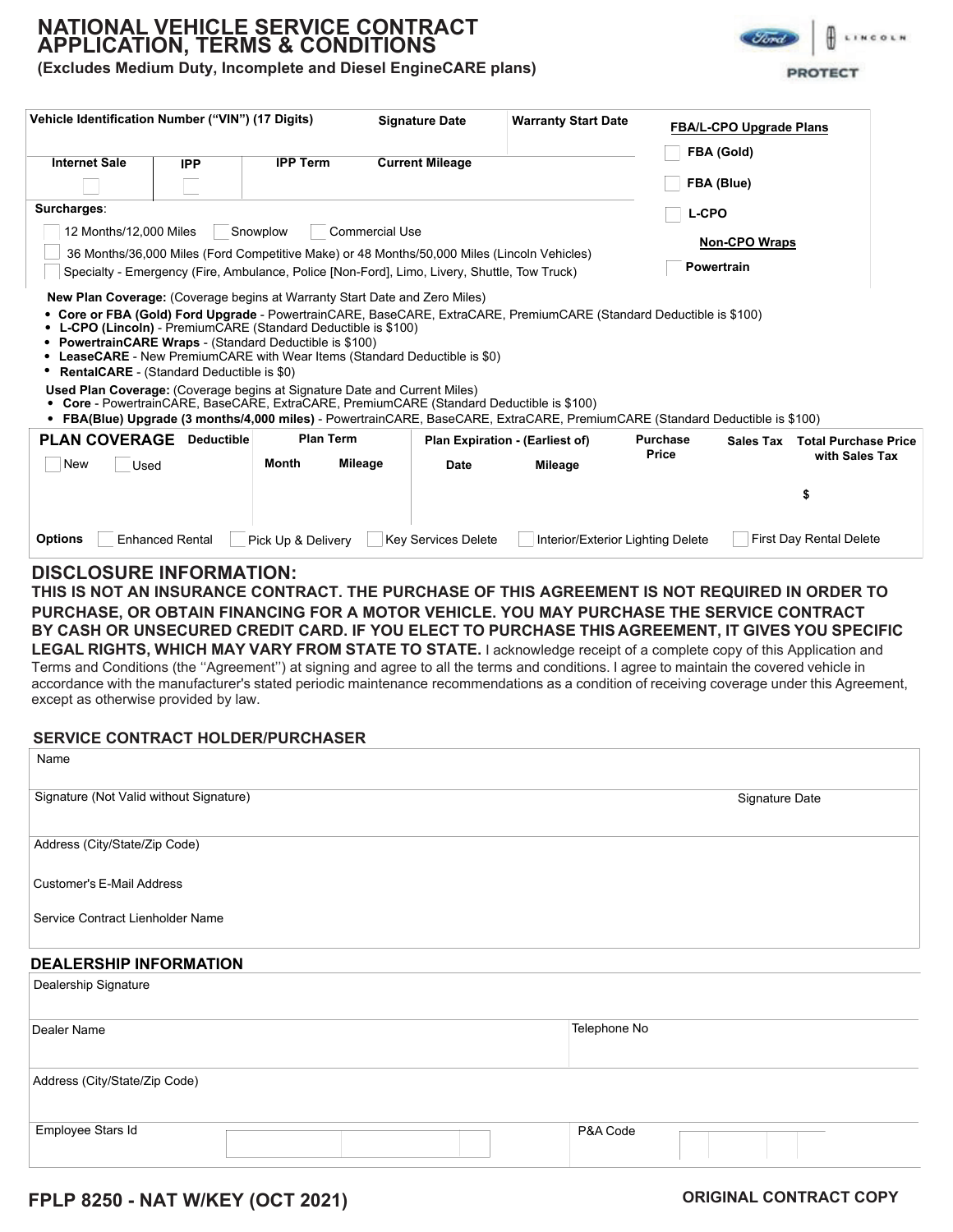## **1A. INTRODUCTION & PARTIES (FORD MOTOR SERVICE COMPANY):**

All service contract obligations, including the Application (this "Agreement") are between Ford Motor Service Company, the Service Contract Provider (hereinafter referred to as "We", "Us" or "Our") and the Service Contract Holder (hereinafter referred to as "You" or "Your"). You may contact Us at the following address:

## **Ford/Lincoln Protect Headquarters P.O. Box 6045 Dearborn, Michigan 48121**

**Toll-free number 800-521-4144**

**FULL FAITH AND CREDIT STATEMENT:** In all states except as provided in 1B and 1C below, all service contract obligations under this Agreement are backed by the full faith and credit of Ford Motor Service Company and are not guaranteed under a service contract reimbursement policy.

**1B. INTRODUCTION & PARTIES (FORD MOTOR COMPANY):** If You live in ND, NE, or WA, and Your vehicle is a Ford, Lincoln or Mercury, all service contract obligations under this Agreement, are between Ford Motor Company, the Service Contract Provider (hereinafter referred to as "We", "Us", or "Our") and the Service Contract Holder (hereinafter referred to as "You or "Your"). You may contact Us at the address listed above in 1A

**FULL FAITH AND CREDIT STATEMENT:** In 1B, all service contract obligations under this Agreement are backed by the full faith and credit of Ford Motor Company.

**1C. INSURED AGREEMENT STATEMENT:** In the states of IA, IN, MD, ND, NE, WA and WI, all service contract obligations on Competitive Make Products are fully insured and guaranteed by a policy of contractual liability insurance or service contract reimbursement insurance. The policy is issued by:

> **The American Road Insurance Company P.O. Box 6045 Dearborn, Michigan 48121 Toll-free number: 800-233-5819**

**1D. INSURER GUARANTEE:** In the states of IA, IN, MD, ND, NE, WA and WI, Our obligations are guaranteed under a service contract reimbursement insurance policy (policy # 81-3101-2021-001) issued by The American Road Insurance Company, which is identified in Section 1C of this Agreement. If We do not provide, or reimburse, or pay for, a service that is covered by this Agreement within sixty (60) days after You file a claim and provide Us proof of loss, or if We become insolvent or otherwise financially impaired, or issue a refund under this Agreement, You may file a claim directly with The American Road Insurance Company using the contact information listed in Section 1C. Any claim You file under this Agreement with The American Road Insurance Company will be subject to the exclusions, deductibles, and limitations set forth in this Agreement. **1E. ADMINISTRATORS:** We use the following Administrators in all states except Florida and Utah:

**Percepta Philippines (TX Lic. #SCP(a)-172) Percepta LLC (TX Lic. #SCP(a)-171) P.O. Box 6045 Dearborn, Michigan 48121 Toll Free Number: 800-233-5819**

**2A. ENTIRE AGREEMENT:** This Agreement, which includes the Application, is the complete and exclusive statement of the agreement and understanding between You and Us regarding the extended service contract and related benefits for Your vehicle. **2B. WHEN COVERAGE BEGINS AND ENDS: For NEW PLAN AGREEMENTS**, Coverage begins at the New Vehicle Limited Warranty Start Date and Zero Miles. Coverage ends at the earliest of the Number of Months Purchased or the Number of Miles purchased from the New Vehicle Limited Warranty Start Date or Zero Miles. **USED PLAN AGREEMENTS ON ELIGIBLE FORD, LINCOLN OR MERCURY VEHICLES THAT HAVE NEW VEHICLE LIMITED WARRANTY REMAINING AT THE TIME OF PURCHASE,** Coverage begins at the Signature Date and Current Mileage. Coverage **ENDS** the earlier of the Number of Months Purchased or the Number of Miles Purchased from the expiration of the New Vehicle Limited Warranty.

**USED PLAN AGREEMENTS ON ELIGIBLE FORD, LINCOLN OR MERCURY VEHICLES THAT HAVE NO NEW VEHICLE LIMITED WARRANTY REMAINING AND ELIGIBLE USED COMPETITIVE MAKE VEHICLES (REGARDLESS OF WARRANTY STATUS),** Coverage BEGINS at the Signature Date and Current Mileage. Coverage ENDS at the earlier of the Number of Months Purchased or the Number of Miles Purchased from the Signature Date and Current Mileage.

**3. DEFINITIONS:** In this Agreement, the following capitalized terms have the meanings assigned to them:

**Branded Vehicle** means a vehicle that has a valid certificate of title that indicates: (i) a salvage title, (ii) that the vehicle was stolen or (iii) that an insurance carrier insuring the vehicle determined that the physical damage to the vehicle exceeded the value of the vehicle. **Commercial** A vehicle is employed in a "Commercial Use" and subject to applicable surcharge if:

- a) it is used primarily for business purposes, or for government purposes, including by an individual or multiple drivers of any government agency or municipality;
- b) it is used in a farm, delivery, or construction business;
- c) it is designated by the selling Dealer as a vehicle for "Commercial Use" when the sale is reported to the vehicle's manufacturer as a Commercial unit

**Competitive Make Vehicle** means any vehicle other than a Ford, Lincoln, or Mercury vehicle.

**Disappearing Deductible** means a deductible option under which there is no deductible charged for each Eligible Repair Visit when repairs or services are performed by the Selling Dealer.

**Emergency Repair** means necessary service or repair to an inoperable Vehicle at a dealer or repair provider other than a Ford or Lincoln dealership due to covered Failure

**Failure** means a cessation of normal mechanical or electrical functioning of the Vehicle components covered by this Agreement that arise from defects in materials or workmanship or caused by normal wear and tear covered by this Agreement

**Ford Blue Advantage (FBA) Upgrade Coverage** means core coverage purchased for an additional price providing additional component coverage with longer term and/or mileage benefits on Ford (Gold or Blue) and Competitive Make vehicles (Blue only).

**Internal Lubricated Parts** means parts within the engine block that are part of the reciprocating/moving assembly including crankshaft, camshaft, pistons, connecting rods, valve train components (i.e. valves, springs, keepers, rockers, lash adjusters, tappets/lifters, piston rings, oil pump, oil pressure regulator and piston wrist pins). **L-CPO (Lincoln) Upgrade Coverage** means PremiumCARE coverage purchased for an additional price providing longer term and/or mileage coverage on Lincoln vehicles.

**New Vehicle Limited Warranty** means the manufacturer's original limited bumper-to-bumper warranty covering a new Vehicle or the parts and components of the new Vehicle.

**Retail Value of the Vehicle** means the retail value of the Vehicle at the time immediately prior to the breakdown requiring repair or service, as determined by "National Auto Dealers Association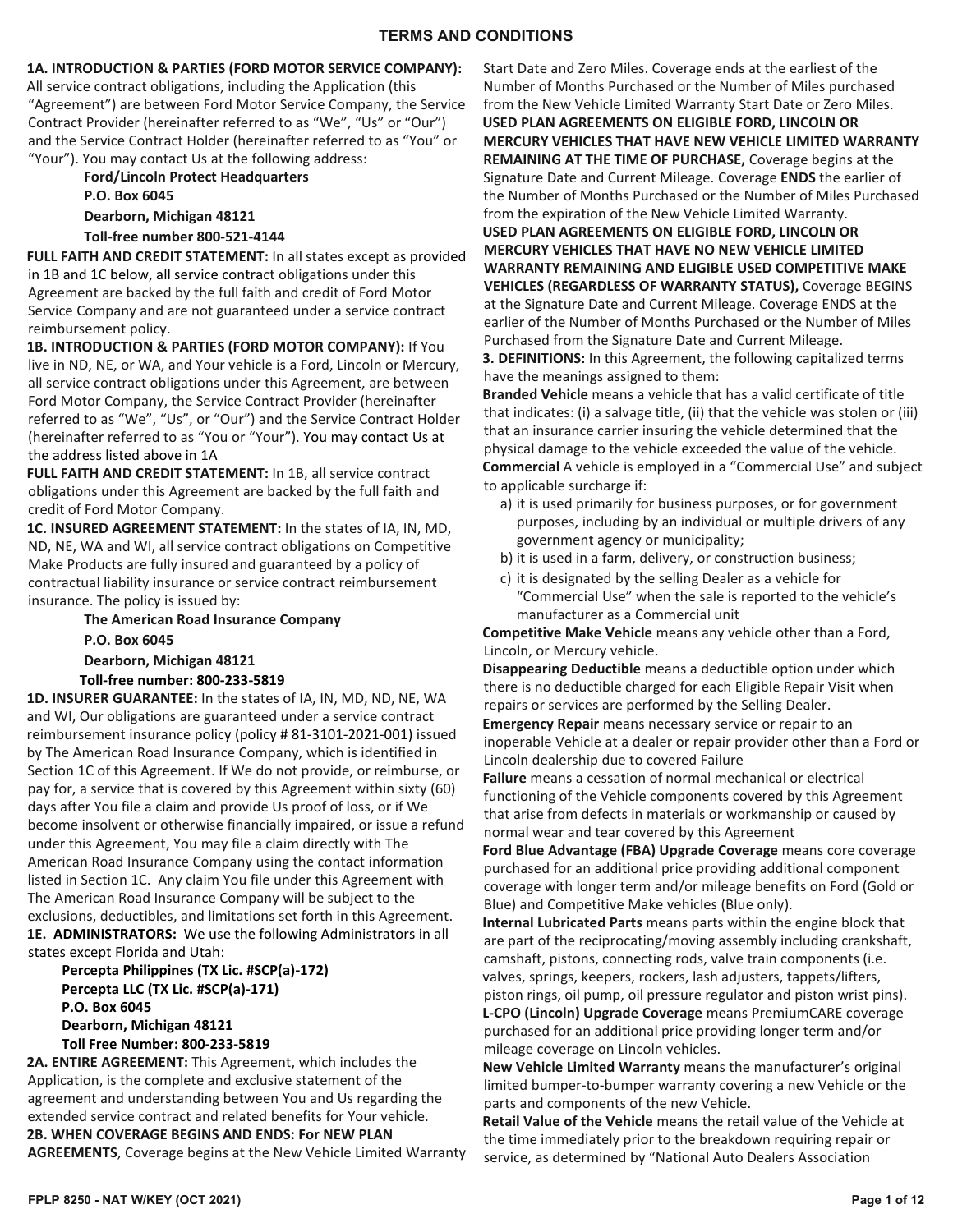(N.A.D.A.) Guide" or other nationally published vehicle valuation guide, taking into consideration the location, mileage and condition of the Vehicle.

**Scheduled Maintenance Services** means all scheduled maintenance services at the service intervals listed in the Scheduled Maintenance Guide for the Vehicle, including adherence to the normal or severe duty mileage and time requirements depending on vehicle usage. **Selling Dealer** means the authorized Ford or Lincoln dealership that sold the service contract represented by this Agreement.

**Signature Date** means the date You signed the Application to this Agreement.

**Snowplow** means any new or used F-150 (except 2011-2012 model years), F-250, F-350, F-450 or equivalent Competitive Make pickup truck that is factory equipped with a Snowplow Prep Package and used to plow snow.

**Warranty Start Date, for the New Vehicle Limited Warranty,** means the date on which the Vehicle was placed into original service. **Wear Items** means coverage for brake pads and linings, clutch disc, spark plugs, engine belts, coolant hoses, hose clamps and o-ring seals, wiper blades and shock absorbers/struts replaced due to normal wear and tear, not as part of a scheduled maintenance

## interval.

## **4. DEDUCTIBLES:**

#### **STANDARD DEDUCTIBLES**

If You elected coverage with a Standard Deductible or Optional Deductible, We will charge You that deductible for each Eligible Repair Visit, regardless of the number of Failures to be repaired. **OPTIONAL DEDUCTIBLES**

Deductible options are not available on LeaseCARE and RentalCARE Coverages. The \$0 Deductible Option is not available on Used Core Plan Coverages.

**5. WHAT THIS AGREEMENT COVERS:** Subject to the deductibles, exclusions and other limitations in this Agreement and depending on the Plan Coverage You elected, We will either: (a) repair or replace covered Failures (including parts, labor costs and applicable taxes) or (b) reimburse You in the event of an Emergency Repair. We have the right to review the requested repair or inspect the Vehicle prior to authorizing any repair or reimbursement.

#### **5A. COVERED ITEMS - "PowertrainCARE"**

If You elected PowertrainCARE, the following items are covered Coverages.

**Engine** - Cylinder block and Internal Lubricated Parts, seals and gaskets, the cylinder heads, manifold (Exhaust, Intake and bolts), factory installed turbocharger/ supercharger units, timing chain (gears or belt), flywheel, valve covers, oil pan, timing chain cover, oil pump, water pump, thermostat, thermostat housing.

**(EXCEPTIONS: FUEL INJECTION COMPONENTS ARE NOT COVERED) Transmission** - Transmission case and all internal parts including torque converter and transfer case (all internal parts), seals, gaskets and transmission control module

**Front-Wheel Drive** - Front drive housing and Rear Axle Housing for AWD (including all Internal parts), universal and constant velocity joints, axle shafts, locking rings (four-wheel drive vehicles), seals and gaskets, and automatic front locking hubs (four-wheel drive).

**Rear-Wheel Drive** - Drive axle housings and Front Axle Housing for 4X4 (including all Internal parts), universal and constant velocity joints, axle shafts, seals and gaskets, and driveshafts.

## **5B. COVERED ITEMS - "BaseCARE"**

If You elected BaseCARE, You have PowertrainCARE coverage and coverage for the following additional items:

**Odometer and Speedometer -** odometer and speedometer, including all cables and connectors.

**Engine** - Metal fuel lines, harmonic balancer and bolt, and diesel injector pump.

**Steering** - Power steering pump, cooler and metal lines, couplings, seals and gaskets, manual and power steering gear housing and all internal parts, including linkages, control valve, column lock (tilt wheel), pulley assembly for power steering pump, and the idler arm (**excluding Power Steering Control Module**).

**Front Suspension** - MacPherson struts, Upper and lower control arms, stabilizer bar, linkage and bushings, tie rods, kingpins and bushings, spindle and spindle supports, and front axle I-beam. **NOTE: This coverage includes only the items listed in this paragraph and does not include either frontend alignments or wheel balancing, unless the repair to such items is required in connection with the repair of a Failure.**

**Brakes -** Master cylinder, calipers and wheel cylinders, combination valve, all metal lines and fittings, power brake booster, backing plates, springs, clips and retainers, self-adjusters, parking brake linkage and cables, brake pedal shaft, brake chambers, air brake compressor, air brake foot valve, air brake quick release valve, air brake modulator relay valve, and air brake parking brake dash valve**. NOTE: This coverage includes only the items listed in this paragraph and does not include brake drums, rotors, linings or pads, unless the repair to such items is required in connection with the repair of a covered Failure.** 

**Air Conditioning** - Compressor, condenser (**excluding integral transmission cooler**), evaporator, A/C compressor head, A/C compressor clutch switch, A/C clutch and clutch bearings, compressor seals, pulley and field coil.

**Electrical** - Alternator, starter motor, voltage regulator, manually operated electrical switches, ignition switch, wiper motors, electronic ignition module, radiator fan relay, fuel pump, starter motor solenoid, wiring harnesses (**excluding spark plug wires**), and electrical components of a heated back glass. **NOTE: Heated back glass coverage is for electrical components only and does not include general glass damage or breakage.** 

## **5C. COVERED ITEMS - "ExtraCARE"**

If You elected ExtraCARE, You have PowertrainCARE and BaseCARE coverage and coverage for the following additional items: **Engine** - Flywheel ring gear, diesel lift pump and gas and diesel fuel injectors.

**High Tech** - Automatic temperature control, air conditioner accumulator, heater blower motor, heater control assembly, heater core assembly, radiator (**excluding integral transmission cooler**), radiator fan, radiator fan clutch or motor, ETA pump hose assembly, electronic instrument cluster (**excluding the dash pad, clock, audio and visual equipment**), keyless entry system (**excluding door handles**), power seat motors, power window motors and regulators, power antenna, power door locks (**excluding door handles and electronic key fobs**), power door lock retainer clip, cruise control components, anti-lock brake module and sensor, electronic air suspension (**excluding air-lift bags**), engine mounts, transmission vacuum module and mounts, and transmission module, distributor cap and rotor, fuel tank and lines, diesel injectors and line. **5D. COVERED ITEMS - "PremiumCARE"**

If You elected PremiumCARE, all Failures are covered **EXCEPT for those items excluded in the Provision titled: "WHAT IS NOT COVERED BY THIS AGREEMENT."**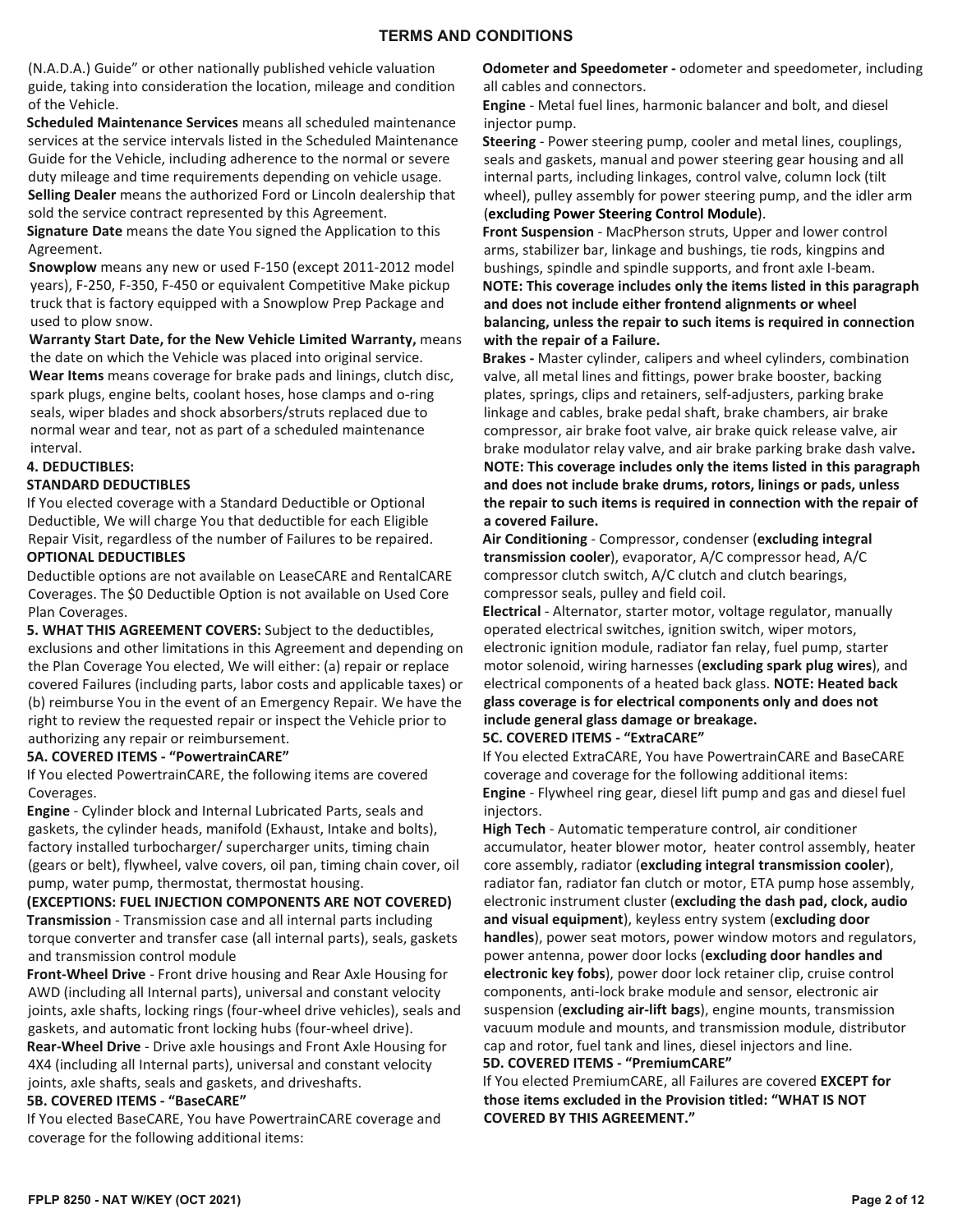#### **5E. COVERED ITEMS - "LeaseCARE"**

If you elected LeaseCARE, You have PremiumCARE coverage with Wear Items.

#### **5F. COVERED ITEMS - "Powertrain Wrap Coverage"**

If You elected Powertrain Wrap Coverage, You have new PremiumCARE coverage for all components **except components covered under PowertrainCARE**. Powertrain Wrap Coverage applies only to the original Service Contract Holder for the selected coverage and is not transferable to any subsequent vehicle owner.

### **5G. COVERED ITEMS - "RentalCARE"**

**If You elected RentalCARE coverage, We will reimburse You for the actual charges up to \$35 per day (including tax) on Ford and Competitive Make vehicles and \$45 per day (including tax) on Lincoln vehicles (\$72 per day on Aviator, MKT, Navigator) that You incur to rent a motor vehicle for up to (3) days while Your Vehicle is being repaired as long as the service or repair is: (1) covered under the terms of this Agreement (2) covered by the New Vehicle Limited Warranty or (3) the result of a manufacturer's recall or customer satisfaction program and (4) the vehicle is rented from a Ford or Lincoln dealership or other commercial agency that rents or leases motor vehicles as its principal business. To determine the (3) day rental coverage period, the first day of coverage is the day You deliver Your Vehicle for repair or service. If You elected RentalCARE Coverage with a plan term beyond the 3 years or 36 months from the New Vehicle Limited Warranty, You will receive component coverage under our PremiumCARE plan upon expiration of the earlier of 3 years or 36 months from the New Vehicle Limited Warranty, for the additional plan term You selected.**

#### **6. ADDITIONAL BENEFITS**

**6A. ROADSIDE ASSISTANCE COVERAGE -** For questions or inquiries, You should address correspondence to Ford/Lincoln Roadside at P.O. Box 9145, Medford, MA 02155. Roadside Assistance includes: (i) Roadside Assistance Items, (ii) Emergency Travel Expense Reimbursement, and (iii) Destination Assistance. The Roadside Assistance benefits provided under this Agreement are available from Ford/Lincoln Roadside 24 hours a day, 7 days a week. **To request roadside assistance or for customer inquiries, call Ford Roadside at 800-241-3673 or Lincoln Roadside 800-521-4140.**  Service providers who provide Roadside Assistance are independent contractors and not employees, agents or representatives of Ours or of Our subcontractors.

**1. ROADSIDE ASSISTANCE ITEMS COVERED:** Roadside Assistance provides coverage of up to \$100 in benefits for the following items (including the cost of the service call and labor costs for services performed at the site of the disablement): (a) lock-out assistance; (b) flat tire changes; (c) battery jump starts (electric Vehicle's main power cell batteries are not included in this coverage); (d) out of fuel assistance, which provides the delivery of gasoline or diesel fuel to You, including the cost of up to 2 gallons of fuel (5 gallons of diesel fuel for diesel engine vehicles), provided that coverage is limited to 3 "no charge'' service calls during a 12 month period; (e) towing, when the Vehicle is disabled, provided this coverage is limited to one tow per disablement; and (f) winching, when the Vehicle requires standard service from a paved or country maintained road, and not for recoveries.

**ITEMS NOT COVERED: Roadside Assistance does not provide coverage for: (a) replacement parts, (b) gasoline or diesel fuel (except as otherwise provided herein), (c) tire repair, (d) rental of towing equipment, (e) storage fees; (f) fees for labor performed at a garage or service facility; or, (g) any "out of fuel'' service request if the Vehicle is located at Your residence or an operating** 

**commercial fueling station; (h) impound towing or towing by a person other than a licensed service station or garage; (i) the assistance of any private parties or (j) alternative fuel (such as compressed natural gas or liquid propane gas).** WHEN YOU CALL FOR SERVICE, YOU WILL BE CONNECTED WITH THE DISPATCHER AND A SERVICE VEHICLE WILL BE SENT TO YOUR LOCATION. PLEASE PROVIDE THE DISPATCHER WITH: 1) Your name, address and the VIN; 2) the exact location of the Vehicle; and 3) the nature of Your emergency.

**LIMIT OF LIABILITY:** If You prefer to arrange Your own roadside assistance or towing, We will reimburse You **up to \$100 per disablement for the expenses You actually incur**, provided that within twenty (20) days of the disablement You send a written request for Roadside Assistance benefits that includes a statement of Your loss and the original receipts for Your expenses to Ford or Lincoln Roadside at the address or email address shown herein. **2. EMERGENCY TRAVEL EXPENSE REIMBURSEMENT -** If Your Vehicle is disabled 100 or more miles from Your residence (according to Ford Roadside records) as a result of a collision or a mechanical Failure covered by this Agreement or the New Vehicle Limited Warranty, We will reimburse You **up to \$1000 for the actual Emergency Travel Expenses You incur within the first 5 days following the disablement**.

**3. DESTINATION ASSISTANCE -** If the Vehicle is disabled because of a collision or Failure covered by this Agreement or a New Vehicle Limited Warranty and You require transportation to Your destination, We will reimburse Your transportation costs up to \$75. **To receive reimbursement expenses under EMERGENCY TRAVEL EXPENSE REIMBURSEMENT and DESTINATION ASSISTANCE, within twenty (20) days of the disablement, You must send to Ford/Lincoln Roadside at the address shown here-in a written request for benefits that includes: (i) a statement of Your loss; (ii) the original receipts for Your expenses; (iii) a copy of the accident report filed with the state or local police (if the disablement is caused by a collision); (iv) a copy of the repair order indicating the service or repairs performed under this Agreement or the Vehicle(s) New Vehicle Limited Warranty (if the disablement is due to a Failure). 4. TOWING REIMBURSEMENT** - If towing is necessary because a Failure occurs or services provided by Your coverage are required, Ford or Lincoln Roadside will pay the towing if the Vehicle is towed to the Selling Dealer or other Ford or Lincoln Motor Company franchised dealer. The amount of the cost to be reimbursed will depend upon the coverage You select in the Application. The towing reimbursement is limited to \$100 per incident on all Ford and Lincoln vehicles up to E, T, and F-250 vehicle series and \$200 per incident on E, T, and F-350 vehicle series and higher.

## **5. KEY SERVICES OPTION**:

**5.1.A**. If You purchased the Key Services option and Your eligible vehicle keys and/or key fobs are lost, stolen, damaged or destroyed, You must return to Your selling dealer or other franchise dealer for replacement. **The maximum benefit for Key Services will not exceed \$500 per year (including keys and fobs, labor charges, programming, registration, and taxes)**.

**5.2.B.** If You are a resident of CT, MA, PA, and WI, You will receive the Roadside Assistance Coverage and the key service described in this Section 6A as a motor club membership benefit at no additional charge to You. The motor club membership is provided for the benefit of Us by Cross Country Motor Club, Inc. in these States, except in WI where it is provided by Cross Country Motor Club of California, Inc. You may access Your membership brochure at [http://www.crosscountrymotorclub.com/fordlincolnkey-terms.](http://www.crosscountrymotorclub.com/fordlincolnkey-terms)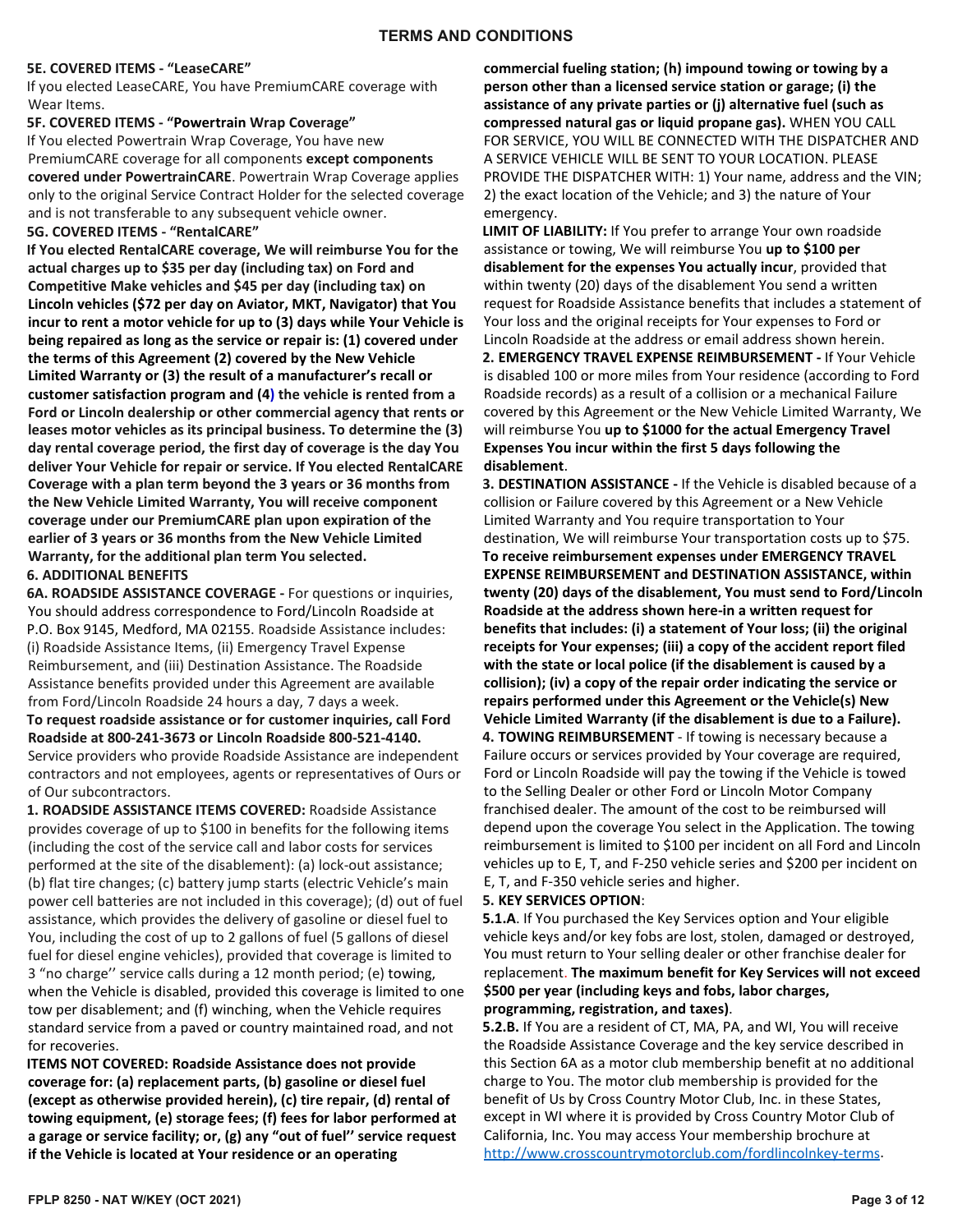If you would like a copy mailed to you, contact Ford and Lincoln Roadside at 800-241-3673 and request a membership brochure. To receive Key Services coverage, You must return to Your selling dealer or other franchise dealer for key replacement.

**6B.1. RENTAL CAR REIMBURSEMENT:** For a covered Failure under this Agreement; the Manufacturer's Limited Warranty; or a Ford Motor Company Powertrain, Safety, Emissions coverage or recall/customer satisfaction program, You may be eligible for reimbursement of receipted expenses for a rental car or for alternate public transportation (including but not limited to Uber, Lyft, or other modes of public transportation). If you rent a vehicle, it must be from a Ford or Lincoln dealership or other commercial agency. If You meet all eligibility requirements set forth herein, We will reimburse You for vehicle rental charges or alternate public transportation costs You actually incur up to \$35 per day (including tax) on Ford and Competitive Make vehicles and \$45 per day (including tax) on Lincoln vehicles (\$72 per day on Aviator, MKT, Navigator) for up to 10 days (3 days for RentalCARE coverage plans) or until the repair is complete, whichever occurs first. Rental Car Reimbursement starts when the Vehicle is delivered to the Selling Dealer or other Ford Motor Company franchised dealer for service and the vehicle is inoperable or continued operation would result in additional damage to the vehicle. Rental Car Reimbursement ends when the repair is completed.

**2. FIRST DAY RENTAL DELETE -** If You elect the First Day Rental Delete Option, an additional eligibility term for Rental Car Reimbursement is the Vehicle must be kept overnight by the repair facility because it was inoperable or would become inoperable due to continued operation.

**3. ENHANCED RENTAL OPTION:** If You elected to purchase Enhanced Rental Option, We will reimburse You for vehicle rental charges You actually incur up to \$60 per day (including tax). **Not available on Lincoln Aviator, MKT and Navigator.**

**6C. INTERIOR/EXTERIOR LIGHTING DELETE -** If You elect this option on PremiumCARE, Powertrain Wraps and LeaseCARE Coverages, You will not receive Interior/Exterior Lighting coverage for electrical failures on incandescent bulbs, halogen bulbs, High Intensity Discharge (HID) and LED lamp assemblies.

**6D. PICK UP & DELIVERY OPTION:** This option is available on New PremiumCARE, Ford Blue Advantage - GOLD PremiumCARE, L-CPO PremiumCARE for Lincoln vehicles and LeaseCARE Coverages on eligible vehicles with a covered Failure under this Agreement; the Manufacturer's Limited Warranty; or a Ford Motor Company Powertrain, Safety, Emissions coverage or recall/customer satisfaction program. If You elected the Pick Up & Delivery Option You must contact your selling dealership for pick-up and delivery. Your vehicle location must be within a 20 mile radius of Your selling dealer to be eligible for coverage.

**Pick Up & Delivery excludes non-covered repairs, Scheduled Maintenance Services, car washes, detailing, lease or vehicle returns or First Day Rental benefits (unless this option is included). 7. WHAT IS NOT COVERED BY THIS AGREEMENT: Unless stated otherwise (see STATE SPECIFIC provisions for additional exclusions or changes) the following are excluded from coverage:** 

- **a) Repairs covered by manufacturer recalls, insurance or in-force warranty or warranty provided by an insolvent manufacturer or insurer, even if repair coverage has been denied;**
- **b) Repairs to any engine, transmission and final drive components for damages caused by an after-market (non-factory installed) part including but not limited to: turbocharger, supercharger, Compressed Natural Gas (CNG), Liquid Propane Gas (LPG),**

**Nitrous Oxide fuel system modification or any other performance enhancing powertrain components including but not limited to racing parts or accessories;** 

- **c) Repairs caused by loss of lubricants or fluids or contamination of oil, fluids or fuel. Repairs caused by continued operation of the vehicle after loss of lubricant or fluids or contamination of oil, fluids or fuel;**
- **d) Repairs caused by: (1) improper or unauthorized service procedures, collisions or other physical damage to the Vehicle; (2) damage caused by a foreign object; (3) unreasonable use (including driving over curbs, overloading, or using the Vehicle as a stationary power source); (4) continued use with an obvious failure; (5) damage from fire or explosions, road hazards, other casualty losses; or (6) losses due to negligence, including racing**
- **e) Failures caused by: (1) alterations or modifications of the Vehicle, including the body, chassis, or electronic components, after the Vehicle leaves the control of the manufacturer (2) any part designated for "off road only'' that is not installed by the manufacturer, including, but not limited to, lift kits, oversized tires, roll bars, and performance enhancing powertrain components; (3) tampering with the Vehicle or the emissions system and components; (4) installation or use of any mechanical or electrical part not approved, certified or authorized by the Vehicle's manufacturer or any Failure caused by after-market (non-factory approved) PCM reprogramming;**
- **f) All repairs that are required due to a condition that existed prior to the Signature Date of this Agreement;**
- **g) Repairs or services caused by lack of required or recommended maintenance, per the manufacturer's guidelines;**
- **h) Scheduled Maintenance Services;**
- **i) Repairs needed to a covered part caused by the Failure of a noncovered part;**
- **j) Repairs to the Vehicle if the odometer is altered, broken, repaired or replaced so that We cannot determine the actual mileage on the Vehicle;**
- **k) Repairs to the Vehicle necessary due to operation outside of the United States, Guam, Mexico, Puerto Rico, Virgin Islands, American Samoa, or Canada;**
- **l) Loss of use of the Vehicle, loss of income, special or consequential damages, and personal expenses, such as motels, food, gas and mileage (except as provided by Roadside Assistance);**
- **m) Rental vehicle charges or fees such as mileage charges, drop-off fees, insurance, or gasoline;**
- **n) Shop supplies and disposal of environmental wastes from the Vehicle or fuel used during the repair of Your Vehicle or storage fees;**
- **o) Electrical failures on incandescent bulbs, halogen bulbs, High Intensity Discharge (HID) and LED lamp assemblies (except when Interior/Exterior Lighting Option is purchased.**
- **p) Service adjustments and cleaning/lubricating procedures, fixed (non-moving) body parts, bumpers, glass, moldings, ornamentation, paint, rust, sheet metal, structural underbody framework, side and rear view mirrors (glass and housing), rattles/squeaks/wind noise/odors/water leaks, tires, tune-ups, wheel balancing, wheel alignment, fogging/moisture of lamp assemblies, weather strips, wheels, wheel studs, wheel covers, convertible top and bow, fabric, liners, fasteners, carpets, dash pad, knobs, trim, upholstery, physical damage or cosmetic issues.**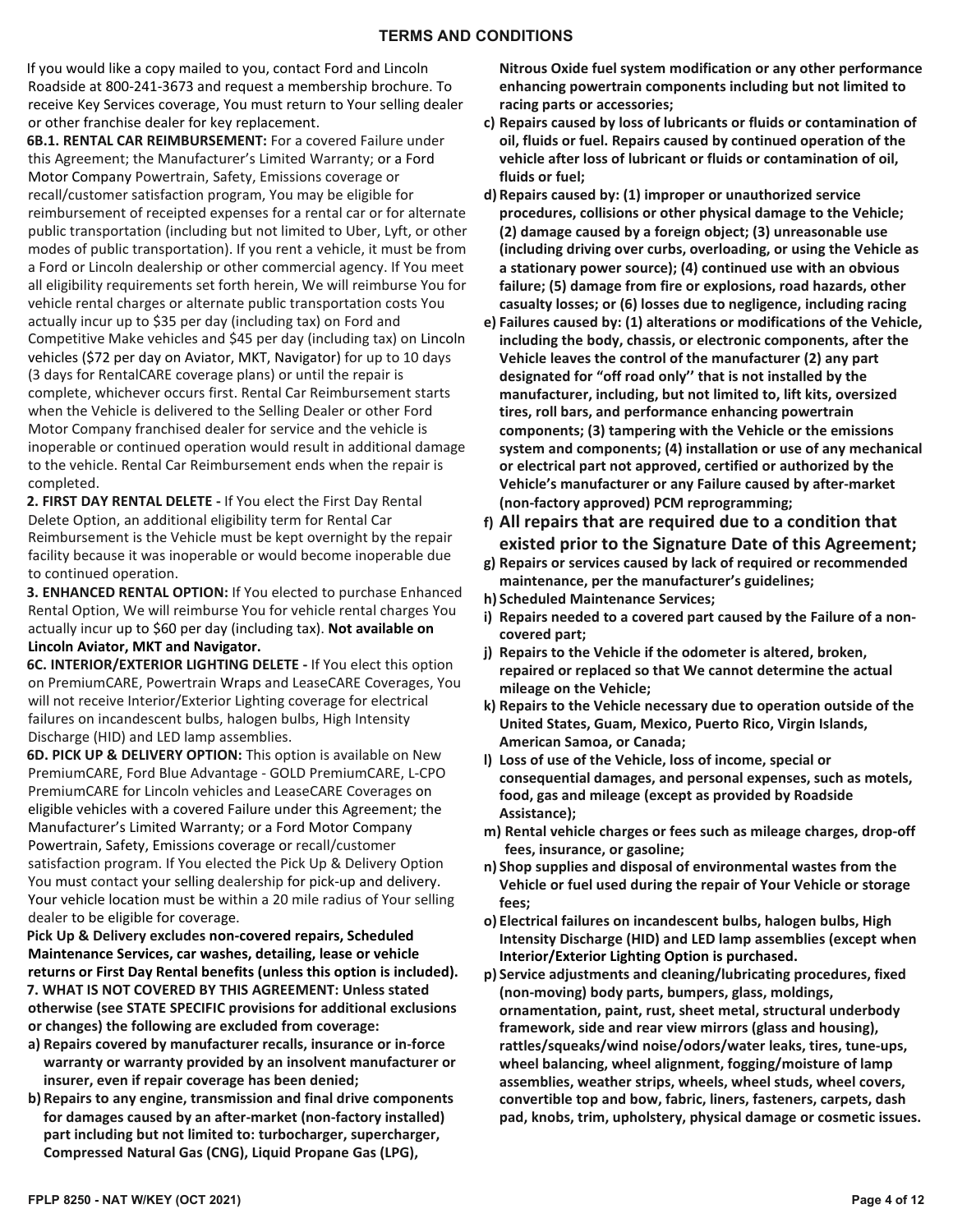- **q) Damage caused by the environment and pollution, including airborne fallout, corrosion, chemicals, debris, tree sap, salt, hail, windstorm, lightning, freezing, flooding, earthquake, snow or ice;**
- **r) Damage caused by theft, vandalism, terrorism, riot or acts of war;**
- **s) All Wear Items are excluded except when LeaseCARE is purchased.**
- **t) Batteries of all types and cables, brakes (front hub, drums, shoes, linings, disc rotors, pads), exhaust system (includes catalytic converter), and software upgrades**
- **u) Costs or expenses of Failures not covered by this Agreement including teardown, rental expense, inspection or diagnosis.**
- **v) The following vehicles/manufacturers and/or usage is not covered by this Agreement: Alpha Romeo, Aston Martin, Bentley, Bugatti, Ferrari, Fisker, Hummer, Lamborghini, Land Rover, Lotus, Maserati, Maybach, McLaren, Porsche, Rolls Royce, Saab, Suzuki, Tesla and Wheego. Acura: NSX: Audi: A8, A8 L, R8, R9, R20, RS6, RS7, RS Q8, S8, SQ7 and SQ8; BMW: 6 series, 7 series, 8 series, i8, M series, Alpina, and Z8; Cadillac: V series, and XLR; Chevrolet: Camaro ZL1, Corvette 427, Corvette Z06, and Corvette ZR1; Chrysler: SRT, Dodge: Charger R/T Scat Pack, Challenger R/T Scat Pack, SRT, Stealth, and Viper; Ford: Foose F-150, GT, Mustang All Roush Performance Modified Vehicles (except Stage 1 and Stage 2), Shelby GT500KR, GTS, Supersnake, Tonka and any other Shelby Performance Modified Vehicles, all Saleen modified vehicles, and Transit Connect Electric; Honda: Civic Natural Gas and Fuel Cell X Clarity; Jaguar: F-Type, XJ series and XK series; Jeep: SRT and TrackHawk; Lexus: F, GS-F, LF-A and RC F; Mercedes-Benz: AMG, CL Class, EQC, G Class, GL Class, GLC Class, Kompressor, S Class, SL Class, and SLR Class; Nissan: GT-R; and Volkswagen: Phaeton and any model with a W12 engine, taxis, vehicles used for competitive driving/racing/off-road use, all performance modified vehicles (including Hennessey), Fuel cell vehicles, 4X2 equipped vehicles modified with 4X4 AWD capabilities and incomplete vehicles (e.g. chassis cabs, cutaways, stripped chassis).**
- **w) Branded Vehicles or any vehicle that does not have a valid or recognizable VIN, or the New Vehicle Limited Warranty is voided, in whole or part by the manufacturer.**
- **x) Vehicles manufactured for sale outside the United States, or Canada**
- **y) Used Core Plans and Powertrain Wrap Plans exclude all emergency vehicles (fire/ambulance), all police vehicles, limousines, livery, shuttles, and tow trucks.**
- **z) Coil-over shock sometimes defined as a strut, unless MacPherson style suspension component.**
- **8. REPAIR INFORMATION**

**8A. WHERE TO GO FOR REPAIRS:** (1) To obtain repairs or services under this Agreement on Ford, Lincoln and Mercury products, We require that You return to Your Selling Dealer or any other Ford or Lincoln franchised dealership in the United States, Canada or Mexico. On Competitive Make products, We recommend that You return to Your Selling Dealer or other repair facility to obtain repairs or services to Your vehicle. If Your Vehicle is a Ford or Mercury, call 800- 392-FORD to find the nearest Ford dealership. If the Vehicle is a Lincoln, call 800-521-4140 to find the nearest Lincoln dealership. Call 800-521-4144 to determine if repairs or services to Your Competitive Make Vehicle are covered by this Agreement. (2)(a) In an Emergency Repair, You may use other repair or service facilities if all local Ford and Lincoln dealerships within a 25 mile radius are closed (b) To request reimbursement, You must provide a copy of the repair order and proof of payment to Your Selling Dealer or contact

1-800-321-7790. You have one year from the repair order open date or payment receipt date to request Your reimbursement. You are responsible for transporting the Vehicle to a repair facility and no athome services will be provided.

#### **8B. REPAIRS ARE MADE WITH AUTHORIZED NEW OR**

**REMANUFACTURED PARTS:** All repairs will be made with Ford authorized new or remanufactured parts or other products We authorize, including parts not produced by the manufacturer of Your Vehicle. If parts are unavailable, We may offer You a cash settlement equivalent to the cost of parts or repair.

**8C. LOSS LIMITS:** Our liability for any one (1) repair or service visit shall not exceed the current Retail Value of Your vehicle immediately prior to the break down. We will only participate in a repair and have no obligation to remit payment in lieu of repair. All benefits are subject to this limit of liability.

**9. YOUR RESPONSIBILITIES FOR CARE OF THE VEHICLE: To obtain coverage or reimbursement under this Agreement, You must: (i) properly operate the Vehicle and (ii) provide proof of Scheduled Maintenance Services. Proof of Scheduled Maintenance Services includes maintenance records that show mileage, date of maintenance service, VIN, and the maintenance that was performed. Please review the Owner's Guide for Your Scheduled Maintenance Service requirements that are provided to You at the time of vehicle purchase. If You perform Your own Scheduled Maintenance Services, You must maintain a log including date, mileage and description of each maintenance service and provide corresponding receipts for purchases of parts and fluids.**

**10. INELIGIBLE OR EXCESS COVERAGE:** If You were charged for coverage for which Your Vehicle is ineligible or coverage in excess of the maximum allowed under this Agreement, We will refund the excess charge. If You financed Your Agreement, We will send the refund to Your lender with instructions to credit Your loan. You will be notified of the refund and the termination of any ineligible or excess coverage.

**11**. **CONTRACT MODIFICATIONS & CHANGES:** If Your coverage under this Agreement has not expired or been otherwise limited, it may be modified or changed by You, as shown below:

**NEW CORE COVERAGE:** For all Ford, Lincoln or Mercury Vehicles, You may change Your coverage under this Agreement: (i) before the expiration of the New Vehicle Limited Warranty; or (ii) within the first 90 days after the Signature Date.

For all Competitive Make Vehicles, You may change Your coverage under this Agreement: (i) before the expiration of the first 3 years from the Warranty Start Date or within the first 36,000 miles from Zero Miles; whichever occurs first. or (ii) within the first 90 days after the Signature Date.

On New Core Coverages purchased beyond 12 months or 12,000 miles, whichever comes first, within the New Vehicle Limited Warranty coverage, We will charge a \$100 fee for changes to coverage ("12/12 Surcharge"). On New Core Coverages purchased beyond the 5 months or 5,000 miles of the 3 year or 36,000 miles New Vehicle Limited Warranty coverage expiration on Ford and Competitive Make Vehicles or beyond the 5 months or 5,000 miles of the 4 years or 50,000 miles New Vehicle Limited Warranty coverage expiration on Lincoln vehicles, We will charge a \$200 fee (includes the 12/12 Surcharge) for changes to coverage.

**USED CORE COVERAGE PLANS:** You may change Your coverage under this Agreement within the first 90 days after the Signature Date. **11A. TRANSFERABILITY:** You may transfer this Agreement, subject to a \$75 transfer fee. You or the transferee of this Agreement must initiate the transfer process by providing the following items to any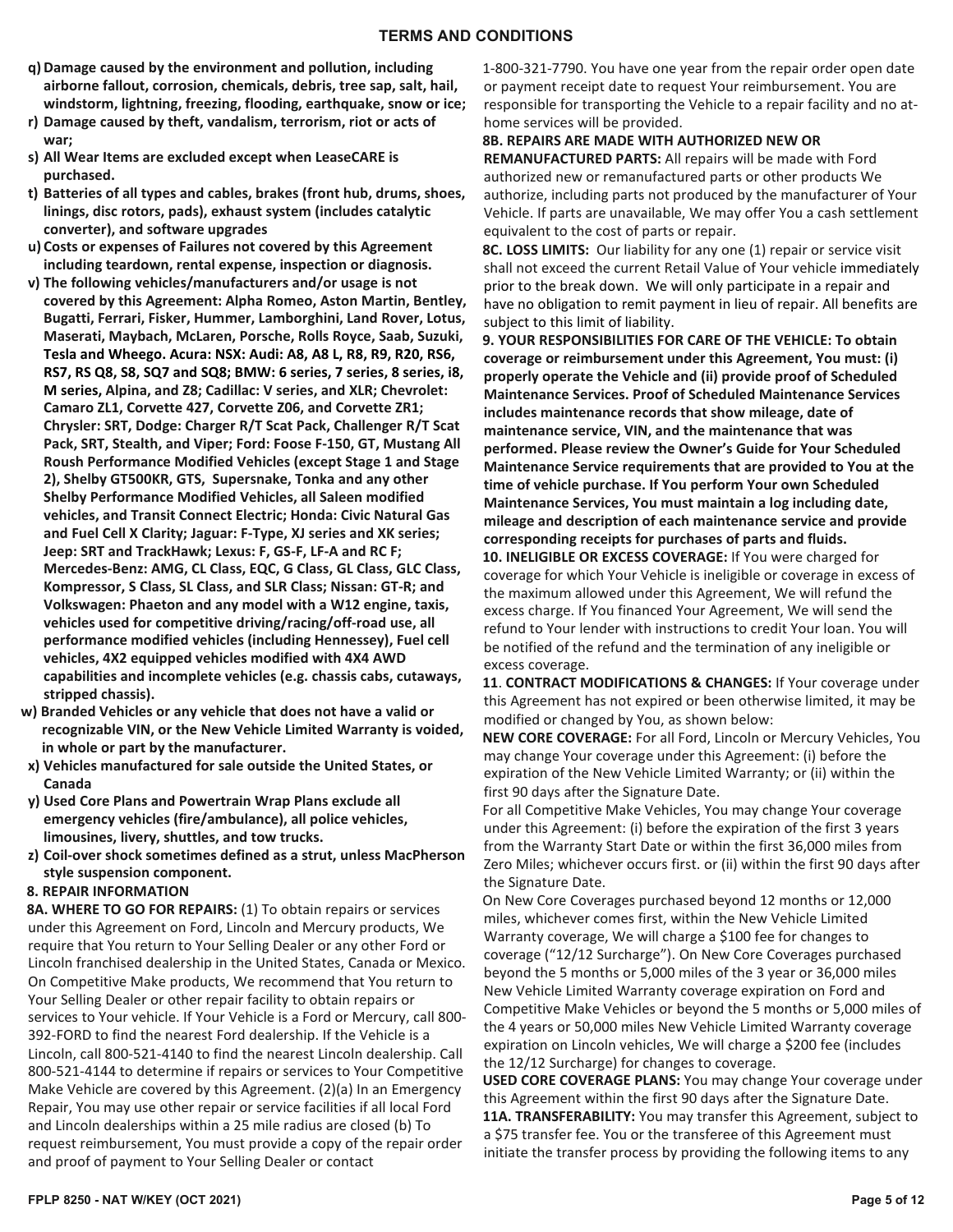Ford or Lincoln dealership or to Us at P.O. Box 6045, Dearborn, Michigan 48121 within 180 days of the vehicle sale: (i) a letter, signed by You, transferring this Agreement to the

transferee; (ii) a statement of the mileage on the Vehicle at the time of transfer; and (iii) the name and address of the transferee.

**You may not transfer coverage if the Vehicle becomes a Branded Vehicle or is repossessed. Transferred Agreements may not be cancelled.**

## **12. CANCELLATION AND REFUND**

#### **(A) YOUR RIGHT TO CANCEL THIS AGREEMENT AND RECEIVE A REFUND:**

You may cancel this Agreement at any time and for any reason and You will be entitled to a refund from Us, described below.

(1) If We or the Selling Dealer receive a written cancellation request, on or before the 30th day from the Signature Date and no claim has been filed under this Agreement, this Agreement will be void, and You will be entitled to a refund equal to the full Purchase Price You paid for this Agreement. This right is not transferable and is limited to the original contract holder. (2) If We or the Selling Dealer receive a written cancellation request, including a copy of Your Application, proof of payment and statement of the odometer reading, after the 30th day from the Signature Date or if a claim has been filed at any time during the term of this Agreement, We will divide the Purchase Price You paid for the Agreement by the number of miles or months of coverage provided by this Agreement, whichever is greater. We will multiply this dollar amount by the remaining unused miles or months, whichever is less, and refund this amount ("Pro Rata basis" or "pro rata") to You or Your lender, minus a \$75 cancellation fee. In all instances if You cancel this Agreement, We will issue a refund or credit Your account no more than 45 days from the date We or the Selling Dealer receive notice of Your request to cancel this Agreement.

(3) If the Selling Dealer is no longer in business, then You may submit a written request to Us or one of the Administrators at the address referenced in Section 1. We are responsible for all refunds under this Agreement.

(4) You may not cancel the options You purchased without canceling the entire Agreement. If this Agreement expires under the time or mileage limitations, You are not entitled to a refund.

(5) If You have financed this Agreement, (a) any refund due under this Agreement will be made payable to the lienholder, up to the amount of the lien; and (b) only that portion of a refund due under this Agreement in excess of the amount of the lien will be paid to You. If this Agreement was not financed, any refund due under this Agreement will be paid by check issued in Your name. If Your lienholder cancels this Agreement, the refund amount will be calculated in accordance with  $12(A)(1)$  and (2), or as amended in the state specific section applicable to You. Strictly for purposes of determining refund obligations for lienholder cancellation, "You" shall be defined to include the lienholder in this Agreement.

**(B) OUR RIGHT TO CANCEL THIS AGREEMENT AND PROVIDE A REFUND:** We may cancel this Agreement if You fail to comply with this Agreement. If We cancel this Agreement, We will refund the Purchase Price on a Pro Rata basis. We may cancel this Agreement if You fail to comply with this Agreement. If We cancel this Agreement before the end of the 30th day from the Signature Date, and if no claims have been filed, We will return to You the full Purchase Price that You paid for this Agreement. If We cancel this Agreement after the 30th day from the Signature Date, or if You have filed a claim, We will refund the Purchase Price You paid on a Pro Rata basis. We will not deduct a cancellation fee from Your refund if We cancel.

If We cancel this Agreement, We will issue a refund or credit Your account no more than 45 days from the effective date of cancellation.

**(C) RENEWABILITY**. This Agreement is not renewable.

**13. DISPUTE RESOLUTION & ARBITRATION:** Either You or We may choose to have any dispute related to this Agreement or the Application decided by non-binding arbitration administered by the Better Business Bureau (BBB). You agree not to consolidate or group Your dispute with other arbitration or disputes concerning this Agreement or Application. You agree that You will not participate in any class arbitration concerning this Agreement or Application. We do not agree to class arbitration. To learn about or begin arbitration, or get a copy of the Arbitration Rules, You may contact BBB at 800- 955-5100 or www.auto.bbb.org/extendedserviceplan. If there is a conflict between the Rules and this Agreement, this Agreement shall govern. If You initiate the arbitration process, BBB will charge You an arbitration filing fee of \$50.

You may employ an attorney to represent You in the arbitration, but an attorney is not required. We will not pay Your attorney fees if You use an attorney. This Agreement is subject to the Federal Arbitration Act, 9 U.S.C. §§1 et seq. The arbitration decision shall be in writing with a supporting opinion.

**14. STATE SPECIFIC PROVISIONS:** The following provisions are applicable in the states set forth below and modify only those specific terms referenced. The state specific provisions shall replace only those conflicting terms in the main body of this Agreement; however, if the state specific section does not conflict with the main body Agreement, the state specific language should be considered in addition to the main body of this Agreement.

#### **ALABAMA:**

**Cancellation by You:** A ten percent (10%) penalty per month shall be added to any refund not paid or credited within (45) days after You return this Agreement to Us. After the first 30 days, or if You have made a claim, You may cancel and You shall be entitled to a refund equal to the unearned portion of the full Purchase Price paid by You, including the unearned portion of any premium paid for the reimbursement insurance policy, less an administrative fee equal to twenty-five dollars (\$25).

**Cancellation by Us:** If We cancel this Agreement, We shall mail to You written notice stating the reason and effective date of cancellation, at Your last known address, at least five (5) days prior to cancellation. However, if We cancel for nonpayment of the Purchase Price or material misrepresentation relating to the covered Vehicle or its use, no prior notice is required.

**Dispute Resolution & Arbitration**: The arbitration shall be held in the county in which You live in the state of Alabama.

## **ALASKA:**

**Cancellation by You**: A penalty equal to ten percent (10%) of the provider fee paid by You shall be added to any refund not paid or credited within forty-five (45) days after You return or cancel this Agreement to Us for each month that the refund remains unpaid, regardless of when You cancel. After the first 30 days, or if You have made a claim, You shall be entitled to a refund equal to the pro-rated amount of the unearned provider fee, less a cancellation fee equal to the lesser of seven and one half percent (7.5%) of the unearned provider fee paid by You or \$75.

**Cancellation by Us**: If We cancel this Agreement, We shall mail to You written notice stating the reason and effective date of cancellation, at Your last known address, at least five (5) days prior to cancellation. However, if We cancel for nonpayment or material misrepresentation relating to the covered vehicle or its use, no prior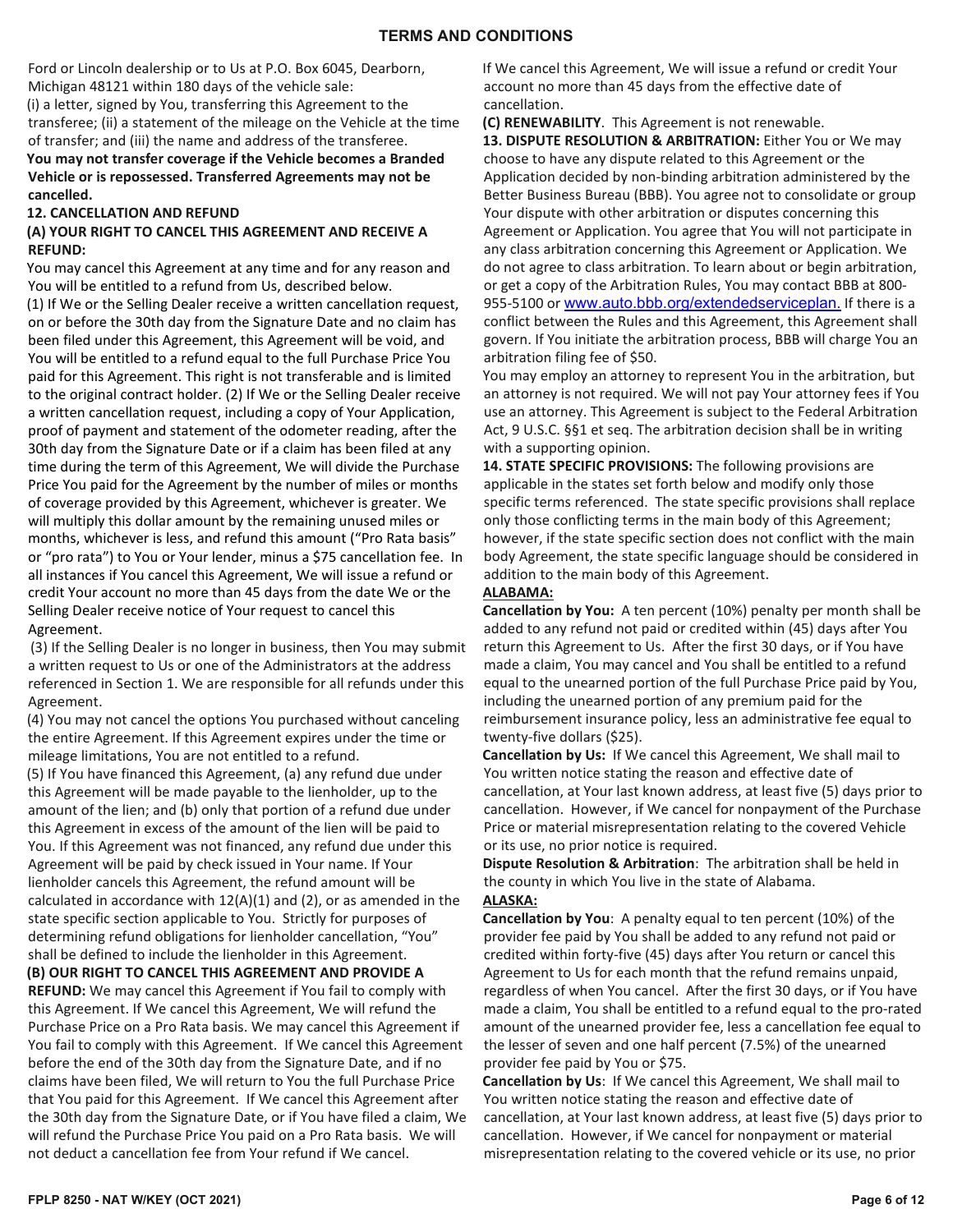#### **TERMS AND CONDITIONS**

notice is required. We may only cancel this Agreement for the following reasons: nonpayment of the provider fee; if You are convicted of a crime having as one of its necessary elements an act increasing a hazard covered by this Agreement; discovery of fraud or material misrepresentation by You or Your representative in obtaining this service contract or by You in pursuing a claim under this service contract; discovery of a grossly negligent act or omission by You that substantially increases the hazards covered by this Agreement; physical changes in the property covered by this Agreement that result in ineligibility for coverage under this Agreement; or a substantial breach of duties by You relating to the covered motor vehicle. If We cancel this Agreement after the 30<sup>th</sup> day from the Signature Date, or if You have filed a claim, We shall provide You a refund or credit equal to the prorated amount of the unearned provider fee, less any claims paid. A penalty equal to ten percent (10%) of the unearned provider fee paid by You shall be added to Your refund, per month, for each month that Your refund is not paid within forty-five (45) days after We cancel.

**Insurer Guarantee:** If any claim under this Agreement has not been completed within 30 days from the date You filed a claim with the Selling Dealer or Us or We are insolvent or financially impaired, You may make a claim directly against The American Road Insurance Company for the cost of your claim (including all sums which We are legally obligated to pay to You, including refunds), subject to the exclusions, deductions and limitations contained in this Agreement and in the underlying policy of insurance.

#### **ARIZONA:**

**Cancellation by You:** If You cancel this Agreement after the 30<sup>th</sup> day from the Signature Date, or if You have made a claim, Your refund will be pro rata, less any benefits paid, less administrative expenses that will not exceed the lesser of ten percent (10%) of the gross amount actually paid by You for this Agreement, or seventy-five dollars (\$75).

**Cancellation by Us**: We cannot cancel or void this Agreement due to acts or omissions of Us or Our assignees or subcontractors for their failure to provide correct information or their failure to perform the services or repairs provided in a timely, competent, or workmanlike manner. Parts or components repaired or replaced pursuant to this Agreement will not be excluded. We may not cancel or void this Agreement for the following: (1) preexisting conditions that were known or that reasonably should have been known by Us or the Selling Dealer; (2) prior use or unlawful acts relating to the product; or (3) misrepresentation by either Us or the Selling Dealer; (4) ineligibility for the program, including gray market, high performance and GM diesel autos. After the 30<sup>th</sup> day from the Signature Date, or if You have filed a claim, if We cancel this Agreement, You will be entitled to a pro rata refund, less any claims paid.

## **What is Not Covered by This Agreement: All Repairs made to the Vehicle that are required due to a condition that existed prior to the Signature Date of this Agreement, if such conditions were either known, or would have been known by visual inspection, operation, or testing of the Vehicle.**

#### **ARKANSAS:**

**Cancellation by You:** After the first thirty days, or if You have made a claim, You may cancel this Agreement and You will receive a pro rata refund of the service contract retail price for the unexpired term of the service contract based on the number of elapsed months or miles, less a cancellation fee equal to fifty dollars (\$50). **CALIFORNIA:** Our California license number is 0C41369. If any promise made in the contract has been denied or has not been

honored within sixty (60) days after Your request, You may contact the California Department of Insurance at 1-800-927-4357 or access the department's Internet Website [\(www.insurance.ca.gov\)](http://www.insurance.ca.gov/). Performance to You under this contract is guaranteed by a California approved insurance company. You may file a claim with this insurance company if any promise made in the contract has been denied or has not been honored within 60 days after your request. The name and address of the insurance company is: The American Road Insurance Company, P.O. Box 6045, Dearborn, Michigan 48121. If you are not satisfied with the insurance company's response, you may contact the California Department of Insurance at 1-800-927- 4357 or access the department's Internet Web site (www.insurance.ca.gov).

**SALES TAX:** Sales tax is not applicable in California.

**EMERGENCY TRAVEL EXPENSE REIMBURSEMENT:** If Your Vehicle is disabled 100 or more miles from Your residence as a result of a mechanical Failure covered by this Agreement or the New Vehicle Limited Warranty, We will reimburse You up to \$1000 for the actual Emergency Travel Expenses You incur within the first 5 days following the disablement.

**DESTINATION ASSISTANCE:** If Your Vehicle is inoperable because of a Failure covered by this Agreement or the New Vehicle Limited Warranty and You require transportation to Your destination, We will reimburse Your transportation costs up to \$75. **CLAIMS APPROVAL:** A valid claim will not be denied based solely on a failure to obtain claim approval before commencing the repair if the repair facility reasonably attempted to obtain approval.

**YOUR RESPONSIBILITIES FOR CARE OF THE VEHICLE: To obtain coverage or reimbursement under this Agreement, You must: (i) properly operate and maintain the Vehicle as outlined in the Owner's or Scheduled Maintenance Guide issued by Your Vehicle's Manufacturer, and (ii) provide proof of Scheduled Maintenance Services when the Failure appears to be directly related to the lack of required or recommended maintenance for Your Vehicle as outlined in the Owner's or Scheduled Maintenance Guide issued by Your Vehicle's Manufacturer. Proof of Scheduled Maintenance Services includes maintenance records that show mileage, date of maintenance service, VIN and the maintenance that was performed. Scheduled Maintenance Services require periodic service checks based on mileage intervals and the make and model of Your Vehicle. Please review the Owner's Guide for Your Scheduled Maintenance Service requirements that are provided to You at the time of vehicle purchase. If You perform Your own Scheduled Maintenance Services, You must maintain a log including date, mileage and description of each maintenance service and provide corresponding receipts for purchases of parts and fluids. Cancellation by You**: If You cancel this Agreement within the first sixty (60) days after receipt of this Agreement, and You have not filed a claim You will be entitled to a full refund of the amount You paid for this Agreement. If You have filed a claim under this Agreement within the first sixty (60) days, You will be entitled to a pro rata refund but We will not impose a cancellation fee. After the initial sixty (60) days, You may cancel this Agreement and You will receive a pro rata refund less an administrative fee not to exceed ten percent (10%) of the Agreement Purchase Price or twenty-five dollars (\$25), whichever is less. If this Agreement was financed, the Selling Dealer may make the refund payable to You, the assignee, or lender of record, or both.

**Cancellation by Us**: We may cancel this Agreement within the first sixty (60) days subject to the following conditions: (1) notice of cancellation is mailed to You before the sixty-first (61<sup>st</sup>) day after the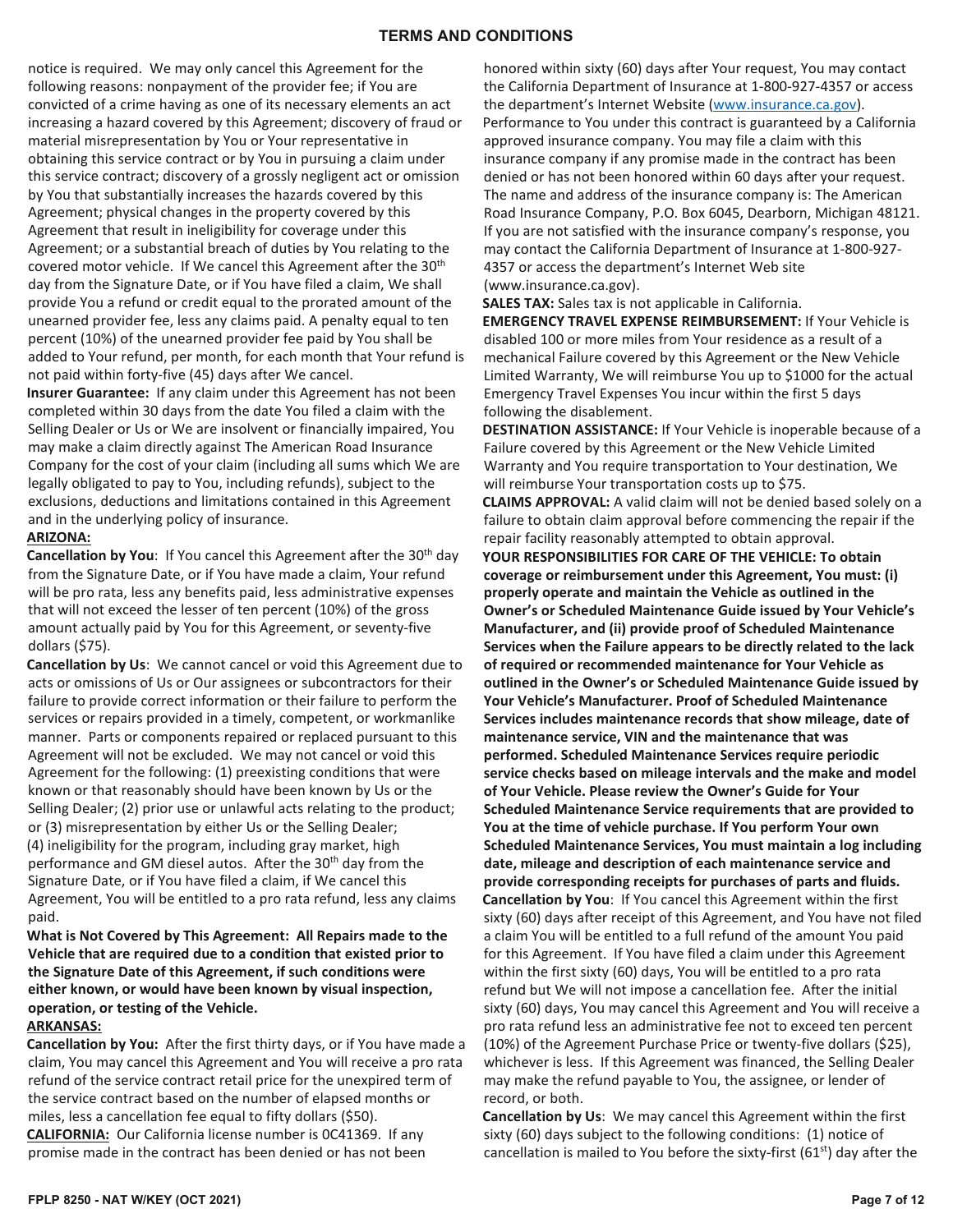#### **TERMS AND CONDITIONS**

date this Agreement was sold; (2) We provide You with a refund equal to the full Purchase Price stated on this Agreement within thirty (30) days from the date of cancellation; however, if We have paid a claim, or have advised You in writing that We will pay a claim, Your refund will be pro rata less any claims paid, (3) this Agreement will cease to be valid no less than five (5) days after the postmark date of the notice; (4) the notice shall state the specific grounds for cancellation. After the first sixty (60) days, We may cancel this Agreement for nonpayment of the Purchase Price, if We mail notice to you and issue Your refund, within thirty (30) days of cancellation, the contract will cease to be valid no less than five (5) days after postmark of the notice, and the notice will state the specific grounds for cancellation. After the first sixty (60) days, We may cancel for material misrepresentation or fraud by You, if We mail notice of cancellation to You, issue Your refund within thirty (30) days of the date of cancellation, and the notice will state the specific nature of the misrepresentation. If We cancel this Agreement, We will be liable for any claim reported prior to the effective date of cancellation if otherwise covered by this Agreement. For purposes of this paragraph, a claim will be deemed to have been reported to Us if You have completed the first step required to report a claim pursuant to the terms of this Agreement. If We cancel this Agreement within the first sixty (60) days, and You have not filed a claim, We will issue a full refund to You. On or after the  $61<sup>st</sup>$  day that this Agreement has been in effect, or if You have filed a claim, if We cancel for nonpayment, material misrepresentation, or fraud, We will provide You a pro rata refund of the Purchase Price. **CONNECTICUT:**

#### If this Agreement's term is for less than one (1) year, Your Agreement will be automatically extended if Your Vehicle is in Our custody for a repair.

**Cancellation by You**: If Your Covered Vehicle is sold, lost, stolen, or destroyed, You may cancel this Agreement.

**WHERE TO GO FOR REPAIRS:** (3) In house service is not provided under this Agreement. You are responsible for any costs to transport the covered Vehicle for service that exceed the towing allowances referenced in Section 6A. of this Agreement.

**DISPUTE RESOLUTION & ARBITRATION:** If You purchased this Agreement in Connecticut, You may pursue arbitration to settle disputes between You and Us. You may mail your complaint to: State of Connecticut, Insurance Department, P.O. Box 816, Hartford, CT 06142-0816, Attention: Consumer Affairs. The written complaint must describe the dispute, identify the price of the product and cost of repair, and include a copy of this Agreement.

## **DISTRICT OF COLUMBIA (WASHINGTON, D.C):**

**Cancellation by You**: If We fail to provide Your full refund within forty-five (45) days after You cancel this Agreement, a ten percent (10%) penalty per month shall be added to Your refund. After the first thirty (30) days, or if You have made a claim, You may cancel this Agreement and receive a refund equal to one hundred percent (100%) of the unearned pro rata fee, less any claims paid, less an administrative fee not to exceed the lesser of ten percent (10%) of the gross provider fee paid by You, or seventy-five dollars (\$75). **Cancellation by Us**: If We cancel this Agreement, We will mail written notice to You at Your last known address, stating the reason and effective date of cancellation at least five (5) days prior to the effective date. However, such prior notice is not required if We cancel for nonpayment, material misrepresentation by You, or a substantial breach of Your contractual duties relating to the Covered Vehicle or its use. After the 30<sup>th</sup> day from the Signature Date or if You have filed a claim, if We cancel for any reason other than

nonpayment of the Purchase Price, Your refund will equal one hundred percent (100%) of the unearned pro rata provider fee, less claims paid.

#### **FLORIDA:**

Our Florida license number is #19-383364381. The Florida Office of Insurance Regulation does not regulate the rates charged for this Agreement.

**Transferability:** You may transfer the remaining coverage for the Vehicle under this Agreement, if You pay Us a \$40 transfer fee and if You or if the transferee of this Agreement initiates the transfer process and provides the following items to any Ford or Lincoln Dealership or Us at P.O. Box 6045, Dearborn, Michigan 48121 within 180 days of the vehicle sale: a letter, signed by You, transferring this Agreement to the transferee; a statement of the mileage on the Vehicle at the time of transfer; and the name and address of the transferee.

## **You may not transfer coverage if the Vehicle becomes a Branded Vehicle or is repossessed.**

**Cancellation by You**: You may cancel this Agreement within sixty (60) days after purchase and, if You have not filed a claim, You will receive a refund equal to 100% of the gross premium paid by You. If You cancel within the first 30 days and You have filed a claim, Your refund will equal 100% of the gross premium You paid, less claims paid. If You cancel this Agreement after the first 30 days, but before the end of the 60<sup>th</sup> day, Your refund will equal 100% of the gross premium paid, less any claims paid, less an administrative fee equal to the lesser of 5% of the gross premium paid by You or seventy-five dollars (\$75). After sixty (60) days, if this Agreement is cancelled by You, lender, finance company, or creditor, Your refund will equal 90% of the unearned pro rata premium, less any claims paid; however, if 10% of the unearned pro rata premium exceeds seventyfive dollars (\$75), any amounts in excess of seventy-five dollars (\$75) shall be added to Your refund. Cancellations initiated by lenders, creditors, or finance companies are only valid if authorized by the terms of this Agreement.

**Cancellation by Us**: If We cancel this Agreement within the first 60 days from the Signature Date, We will refund the full premium You paid. After this Agreement has been in effect for sixty (60) days, We can only cancel this Agreement for the following reasons: if there has been a material misrepresentation or fraud at the time of sale of this Agreement; You have failed to maintain the Covered Vehicle as prescribed by the manufacturer; the odometer has been tampered with or disabled and You failed to repair it; or nonpayment of premium by You, in which case We shall mail you written notice of cancellation via certified mail. If We cancel this Agreement after 60 days from the Signature Date, Your refund will be no less than 100% of the paid unearned pro rata premium, less any claims paid. **GEORGIA:**

**Cancellation by You:** A ten percent (10%) penalty per month shall be added to a refund that is not paid or credited within 45 days after You return this Agreement. After the first thirty (30) days, or if You have made a claim, You may cancel this Agreement and receive a refund equal to one hundred percent (100%) of the unearned pro rata Purchase Price, less any claims paid, less an administrative fee not to exceed the lesser of ten percent (10%) of the unearned Purchase Price paid by You, or seventy-five dollars (\$75).

**Cancellation by Us:** We may only cancel this Agreement for fraud, material misrepresentation, or failure to pay the Purchase Price when due. If We cancel this Agreement, We will mail to You written notice, stating the effective date and reason for cancellation, to Your last known address at least thirty (30) days before the effective date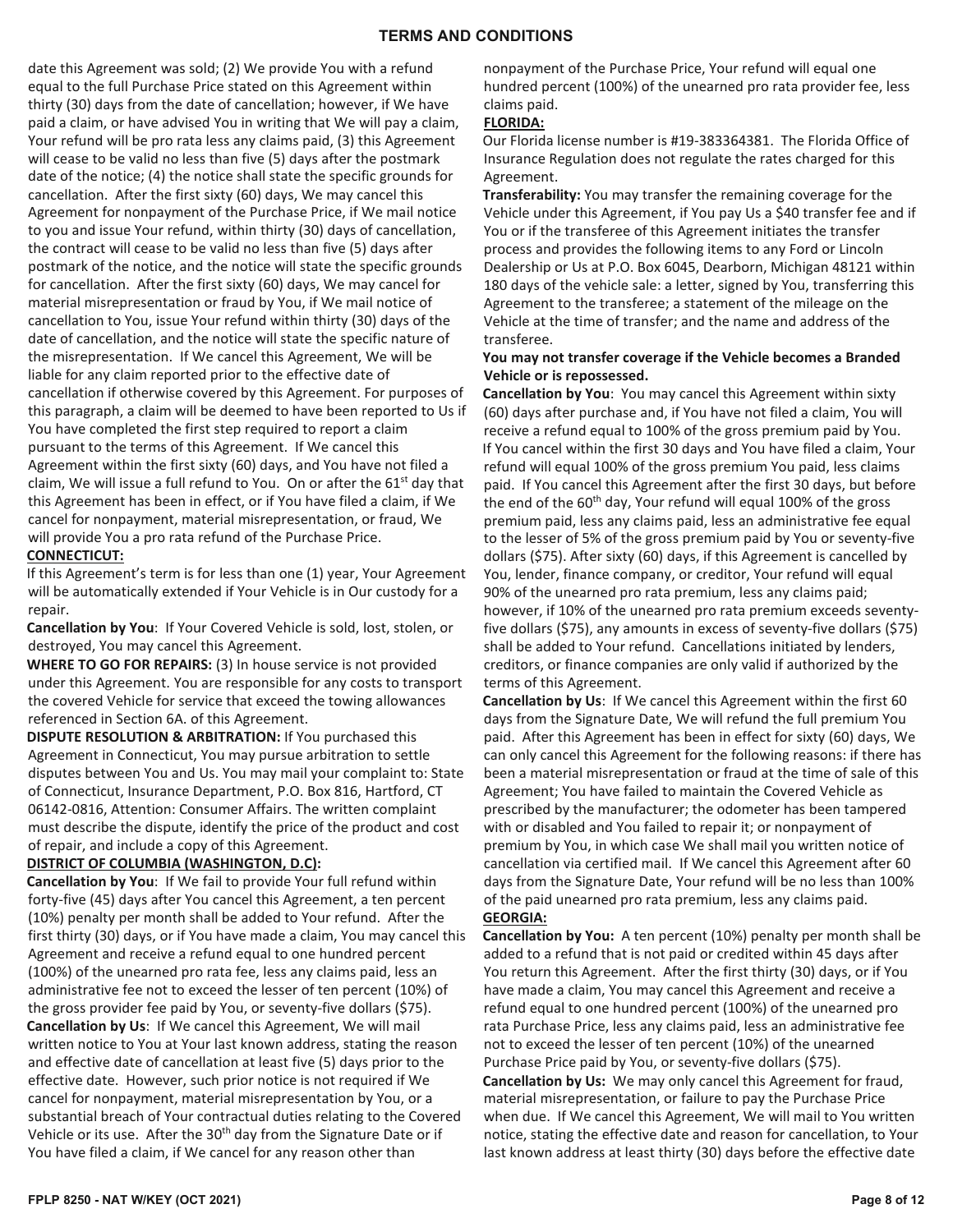of cancellation. After the first thirty (30) days, or if You have filed a claim, Your refund will equal one hundred percent (100%) of the unearned pro rata Purchase Price, less any claims paid. **HAWAII:**

**Cancellation by You**: A ten percent (10%) penalty shall be added to a refund not paid or credited within forty-five (45) days after You return or cancel this Agreement.

**Cancellation by Us**: If We cancel this Agreement, We will mail to You written notice to Your last known address at least five (5) days in advance and such notice shall state the reason and effective date of cancellation. However, such notice shall not be required if We cancel for nonpayment, material misrepresentation by You to Us, or substantial breach of Your duties under this Agreement relating to the Covered Vehicle or its use.

## **IDAHO:**

Coverage afforded under this motor vehicle service contract is not guaranteed by the Idaho insurance guaranty association**. Cancellation by You**: After the first thirty (30) days, or if You've filed a claim, You will be entitled to a pro rata refund of the Agreement retail price for the unexpired term, less a cancellation fee of fifty dollars (\$50).

## **ILLINOIS:**

**Cancellation by You**: After thirty (30) days, or if You have filed a claim, You may cancel and receive a pro rata refund of the service contract consideration for the unexpired term of the service contract, less a cancellation fee equal to the lesser of ten percent (10%) of the Purchase Price or fifty dollars (\$50), less the value of any service received by You.

#### **INDIANA**:

This service contract is not insurance and is not subject to Indiana insurance law.

## **IOWA:**

The Iowa Insurance Division regulates this Agreement. Its address is 1963 Bell Avenue, Suite 100, Des Moines, IA 50315 and its telephone number is (515) 281-5705.

**Cancellation by You**: A ten percent (10%) penalty shall be added each month to a refund is not paid to You within thirty (30) days after You return this Agreement. If You cancel after the first thirty (30) days, or if You have made a claim, You will receive a refund in an amount equal to one hundred percent (100%) of the unearned Purchase Price paid, calculated on a pro rata basis, less an administrative fee equal to the lesser of ten percent (10%) of the total Purchase Price or seventy-five dollars (\$75), less any claims paid.

**Cancellation by Us:** If We cancel this Agreement, We shall provide You written notice at Your last known address at least fifteen days prior to the effective date and such notice shall state the reason and effective date of cancellation. After the 30<sup>th</sup> day from the Signature Date, or if You have made a claim, if We cancel, You will be entitled to a refund equal to one hundred percent of the unearned Purchase Price paid, calculated on a pro rata basis, less any claims paid.

## **LOUISIANA:**

This motor vehicle service contract is not insurance and is not regulated by the Louisiana Department of Insurance. Any concerns or complaints You have under this Agreement may be directed to the state attorney general.

**Cancellation by You**: A ten percent (10%) penalty per month shall be added to any full refund not paid or credited to You within forty-five (45) days after You return this Agreement to Us.

**Cancellation by Us**: If We cancel this Agreement, We will mail written notice to Your last known address, stating the reason and effective date of cancellation, at least fifteen (15) days prior to cancellation. However, prior notice is not required if We cancel for nonpayment, material misrepresentation by You to Us, or a substantial breach of duties by You relating to the Covered Vehicle or its use.

## **MAINE:**

**Cancellation by You**: A monthly penalty equal to ten percent (10%) of the provider fee outstanding will be added to any refund not paid or credited within forty-five (45) days after return or cancellation of the Agreement. After the initial 30 day period, or if You have made a claim, You may cancel and receive a refund equal to one hundred percent (100%) of the unearned pro rata provider fee less an administrative fee not to exceed the lesser of ten percent (10%) of the provider fee You paid or seventy-five dollars (\$75), less any claims paid. If You are entitled to a full refund, Your refund will also include any sales tax You paid on this Agreement.

**Cancellation by Us**: If We cancel this Agreement, We shall mail to You written notice to Your last known address, stating the reason and effective date of cancellation at least fifteen (15) days prior to cancellation. After the 30<sup>th</sup> day from the Signature Date or if You have filed a claim, if We cancel for any reason other than nonpayment, We shall refund You one hundred percent (100%) of the unearned pro rata provider fee, less any claims paid. If You are entitled to a full refund, Your refund will also include any sales tax You paid on this Agreement.

## **MARYLAND:**

This Agreement is automatically extended if We fail to perform the services under this Agreement and it will not terminate until the services are provided in accordance with this Agreement. **Cancellation by You**: If We fail to refund You the full consideration paid, or credit Your account with the same, within forty-five (45) days of cancellation, a monthly penalty equal to ten percent (10%) of the value of the consideration paid for this Agreement, for each month the refund is not paid or credited, will be added to Your refund. **MASSACHUSETTS**: The Selling Dealer listed in this Agreement is the Service Contract Provider. References to "We, Us, Our" should be understood to be Your Selling Dealer.

## **MINNESOTA:**

**Cancellation by You**: A ten percent (10%) penalty per month shall be added to a full refund not paid or credited within forty-five (45) days after return of this Agreement to Us.

**Cancellation by Us**: If We cancel this Agreement, We shall mail written notice to You at Your last known address, stating the reason and effective date of cancellation, at least fifteen (15) days prior to cancellation, unless we cancel for nonpayment, material misrepresentation by You to Us, or a substantial breach of duties by You relating to the Covered Vehicle or its use, in which case We will provide the same written notice five (5) days before cancellation. **MISSISSIPPI:** 

**Cancellation by You**: A ten percent (10%) penalty per month shall be added to a full refund that is not paid or credited to You within forty-five (45) days of You returning the Agreement to Us. After the initial 30 day period, or if You have made a claim, You may cancel this Agreement and You will receive a refund equal to one hundred percent (100%) of the pro rata Purchase Price of this Agreement, less a reasonable administrative fee equal to the lesser of ten percent (10%) of the gross provider fee paid by You or \$75, less any claims paid.

**Cancellation by Us**: We may only cancel this Agreement for nonpayment of the Purchase Price, material misrepresentation by You to Us, or substantial breach of duties by You relating to the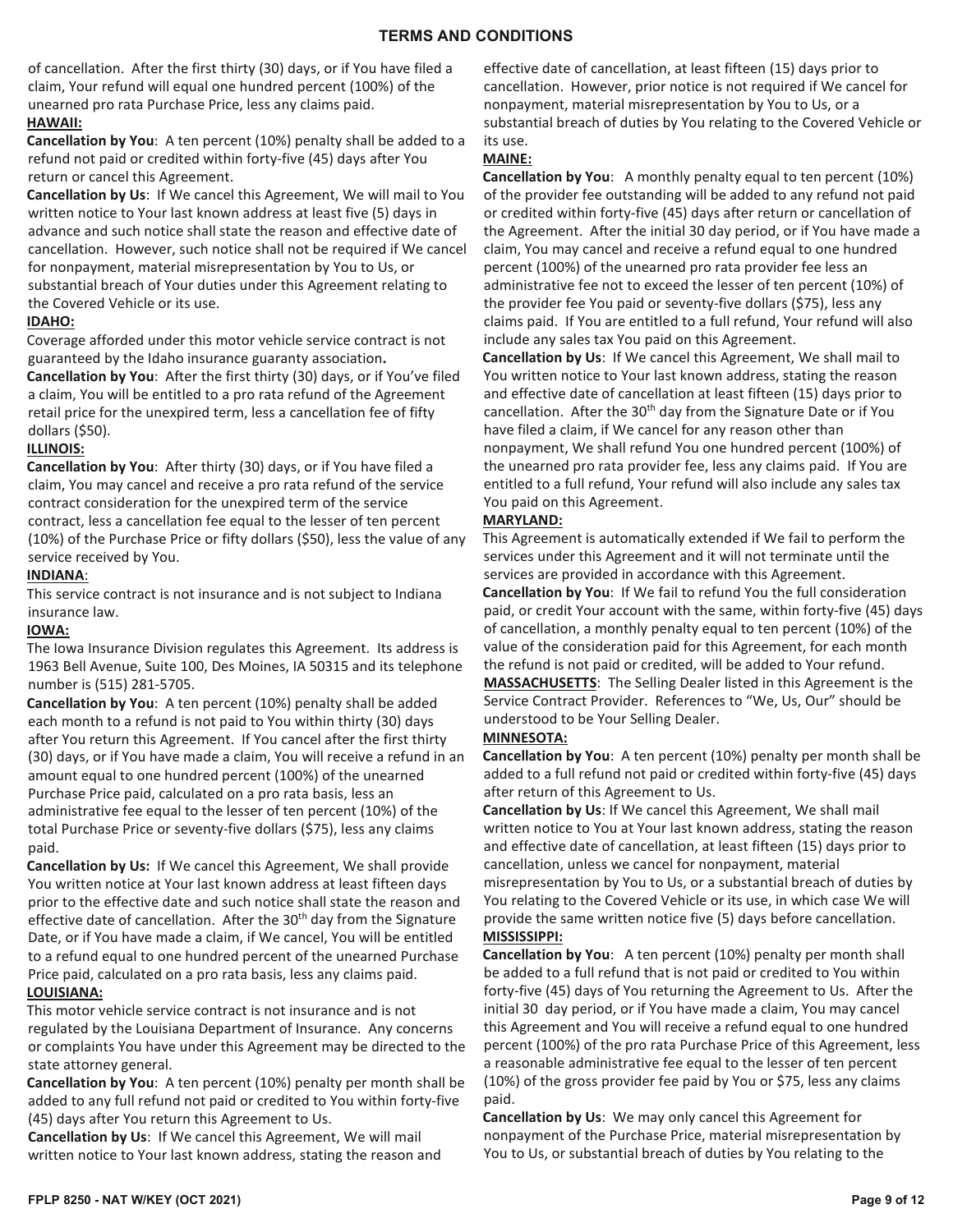Covered Vehicle or its use. After the 30<sup>th</sup> day from the Signature Date or if You have filed a claim, if We cancel for any reason other than nonpayment, We shall refund one hundred percent (100%) of the unearned pro rata Purchase Price, less any claims paid. **MISSOURI:** 

**Cancellation by You**: A ten percent (10%) penalty of the amount outstanding per month shall be added to any refund not paid within forty-five (45) days after You return this Agreement. If a claim has been made during the initial 30-day period, Your refund will equal the full Purchase Price, less any claims paid. After the initial 30 day period, You may cancel this Agreement and be entitled to a refund equal to one hundred percent (100%) of the unearned pro rata provider fee, less a reasonable administrative fee of fifty dollars (\$50), less any claims paid. We will mail to you written notice of cancellation within forty-five (45) days of termination.

**Cancellation by Us:** If We cancel within the first 30 days, and You have filed a claim, Your refund will equal the full Purchase Price, less any claims paid.

## **MONTANA:**

**Cancellation by Us**: If We cancel this Agreement, We shall mail to You written notice to Your last known address stating the reason and effective date for cancellation, at least five (5) days prior to cancellation. However, such prior notice shall not be required if We cancel for nonpayment of the Purchase Price, material misrepresentation by You to Us, or substantial breach of duties by You relating to the Covered Vehicle or its use.

**NEVADA:** If You are not satisfied with the manner in which We handle Your claim, You may contact the Commissioner of Insurance at (888) 872-3234 or [http://doi.nv.gov/Contact-Us/.](http://doi.nv.gov/Contact-Us/) This Agreement is not renewable.

**TRANSFERABILITY:** The transfer fee shall be twenty-five dollars (\$25).

**Cancellation by You**: A ten percent (10%) penalty of the Purchase Price shall be added to Your refund for each thirty (30) day period, or portion thereof, that We fail to pay Your refund and any accrued penalties, if We fail to issue Your refund after forty-five (45) days following the date when You return this Agreement. After the initial 30-day period, or if You have made a claim, You may cancel this Agreement and receive a refund equal to the unearned provider fee, less a cancellation fee equal to twenty-five dollars (\$25). **Cancellation by Us**: If this Agreement has been in effect for at least seventy (70) days, We cannot cancel this Agreement before expiration of the term or one (1) year after the effective date of this Agreement, except for the following grounds: failure by You to pay an amount when due; conviction by You of a crime which results in an increase in the service required under this Agreement; discovery of fraud or material misrepresentation by You in obtaining this Agreement, or in presenting a claim for service; discovery of an act or omission by You or a violation by You in any condition of this Agreement which occurred after the effective date of this Agreement and which substantially and materially increases the service required under this Agreement; or material change in the nature or extent of the required service or repair which occurs after the effective date of the service contract and which causes the required service or repair to be substantially and materially increased beyond that contemplated at the time that this Agreement was issued or sold. No cancellation will be effective until at least fifteen (15) days after the notice of cancellation is mailed to You. After the 30<sup>th</sup> day from the Signature Date or if You have filed a claim, if We cancel this Agreement, You will be entitled to a refund equal to the unearned Purchase Price of this Agreement and We may deduct any

outstanding balance on Your account from the amount of the Purchase Price that is unearned by Us when calculating Your refund. We will not impose a cancellation fee. If this Contract has already been issued and the manufacturer's warranty becomes void during the term of this Contract, We will not automatically suspend all coverage. We will not provide any coverage that would have otherwise been provided under the manufacturer's warranty. However, We will continue to provide any other coverage under this Contract, unless such coverage is otherwise excluded by the terms of this Contract.

**NEW HAMPSHIRE:** In the event You do not receive satisfaction under this Agreement, You may contact the New Hampshire Insurance Department at (603) 271-2261 or 21 S. Fruit Street, #14, Concord, NH 03301. All arbitration proceedings arising under this Agreement shall be subject to RSA 542. All arbitration proceedings and any court proceedings arising under this Agreement will occur in New Hampshire.

## **NEW JERSEY:**

**Cancellation by You**: A ten percent (10%) penalty of the Purchase Price shall be added, per month, to any full refund or credit not provided to You within forty-five (45) days of cancellation. **Cancellation by Us**: If We cancel this Agreement, We shall mail written notice to You at Your last known address stating the reason and effective date of cancellation, for delivery at least five (5) days prior to the effective date of cancellation. However, such prior notice will not be required if We cancel for nonpayment of the Purchase Price, material misrepresentation or omission, or substantial breach of contractual obligations concerning Your Vehicle or its use.

## **NEW MEXICO:**

This service contract is insured by The American Road Insurance Company. If the Service Contract Provider fails to pay You or otherwise provide You with the covered service within 60 days of Your submission of a valid claim, You may submit your claim to The American Road Insurance Company at P.O. Box 6045, Dearborn, Michigan 48121 or toll-free number: 800-233-5819. If You have any concerns regarding the handling of Your claim, You may contact the Office of Superintendent of Insurance at 1-855-427-5674. **Cancellation by You**: A ten percent (10%) penalty of the Purchase Price shall be added to Your refund for each thirty (30) day period, or portion thereof, that We fail to pay Your refund and any accrued

penalties, within forty-five (45) days of cancellation. After the initial 30 day period, or if You have made a claim, You may cancel this Agreement and receive a refund equal to one hundred percent of the unearned pro rata provider fee, less a reasonable administrative fee not to exceed the lesser of ten percent (10%) of the Purchase Price or seventy-five dollars (\$75), less any claims paid.

**Cancellation by Us**: If this Agreement has been in effect for at least seventy (70) days, We cannot cancel this Agreement before expiration of the term or one (1) year after the effective date of this Agreement, or before the expiration date of this Agreement, except as follows: failure by You to pay an amount when due; Your conviction of a crime that results in an increase in the service required under this Agreement; discovery of fraud or material misrepresentation by You in obtaining this Agreement or in presenting a claim for service thereunder; discovery of either of the following if it occurred after the effective date of this Agreement and substantially and materially increases the service required under this Agreement: (a) an act or omission by You, or (b) a violation by You of any condition of this Agreement. No cancellation will be effective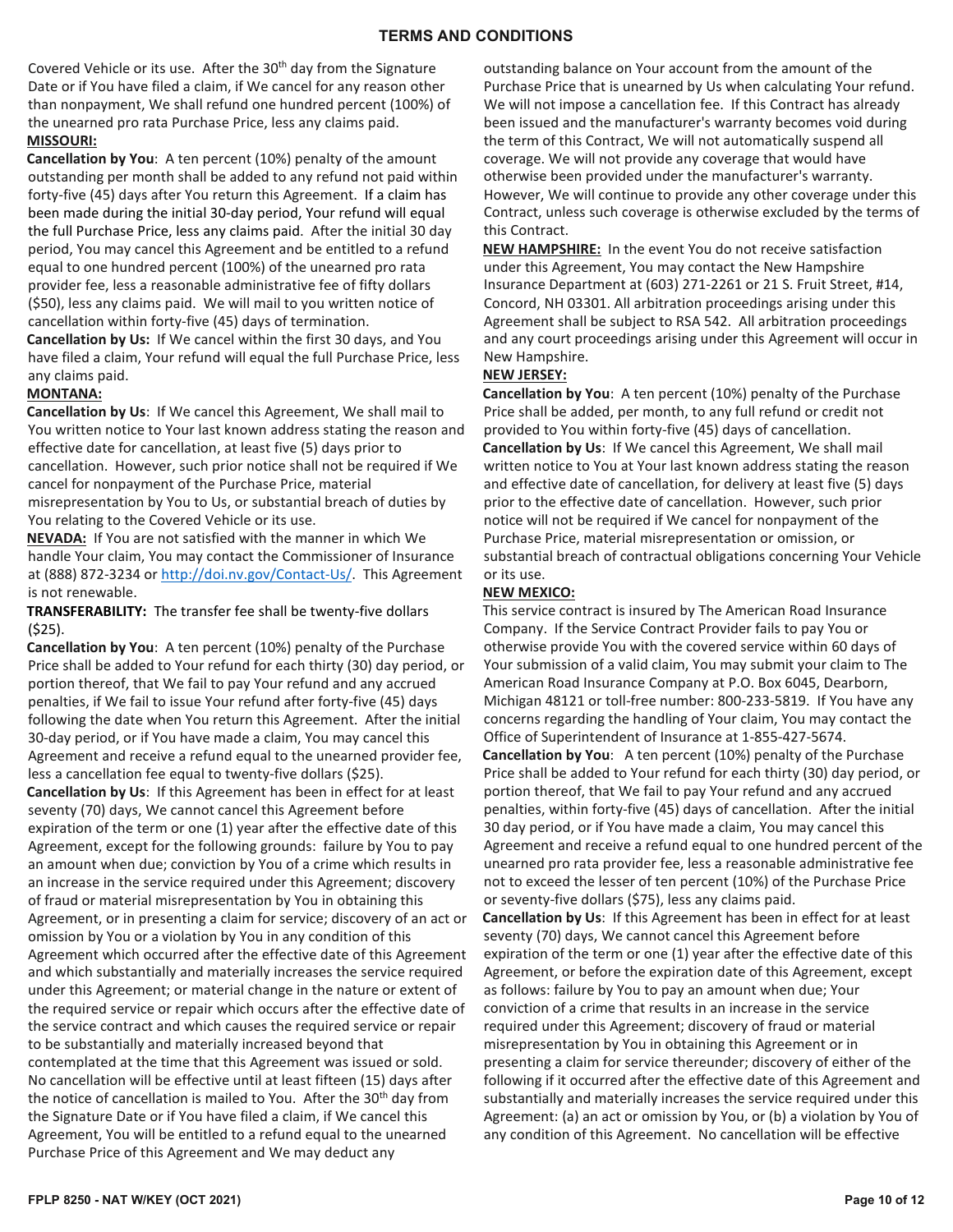until at least fifteen (15) days after the notice of cancellation is mailed to You.

## **NEW YORK:**

**Cancellation by You:** A ten percent (10%) penalty per month shall be added to a refund not made within thirty (30) days after return of this Agreement to Us.

**Cancellation by Us:** If We cancel this Agreement, We shall mail to You written notice to Your last known address stating the reason and effective date of cancellation at least fifteen (15) days prior to cancellation. However, such advance notice is not required if We cancel for nonpayment of the Purchase Price, a material misrepresentation, or substantial breach of duties by You relating to Your Vehicle or its use.

#### **NORTH CAROLINA:**

**Cancellation by You:** After the 30<sup>th</sup> day from the Signature Date or if You have filed a claim, if You cancel this Agreement, You will be entitled to a pro rata refund and We may impose an administrative fee that will not exceed the lesser of ten percent (10%) of the amount of the pro rata refund or seventy-five dollars (\$75), less any claims paid.

**Cancellation by Us**: We may not cancel this Agreement in our discretion and may only cancel for nonpayment of the Purchase Price or for a direct violation of this Agreement by You.

**OHIO**: This contract is not insurance and is not subject to the insurance laws of Ohio.

**OKLAHOMA:** This is not an insurance contract. Coverage afforded under this Agreement is not guaranteed by the Oklahoma Insurance Guaranty Association.

Cancellation by You: After the 30<sup>th</sup> day from the Signature Date, or if You have filed a claim under this Agreement, if You cancel this Agreement, Your refund will equal ninety percent (90%) of the unearned pro rata provider fee, less the actual cost of any service provided; however, if ten percent (10%) of the unearned pro rata provider fee exceeds seventy-five dollars (\$75), any amounts in excess of seventy-five dollars (\$75) will be added to Your refund. **Cancellation by Us:** After the 30<sup>th</sup> day from the Signature Date, or if You have filed a claim under this Agreement, if We cancel this Agreement, Your refund will equal one hundred percent (100%) of the unearned provider fee, less the actual cost of any service provided under this Agreement.

## **OREGON:**

All service contract obligations, including the Application (this "Agreement") are between Ford Motor Service Company dba the American Road Administrative Company and You. **Complaints**: Unresolved complaints can be addressed to the Department of Consumer and Business Services, Oregon Division of Financial Regulation, Consumer Advocacy Unit, 350 Winter Street NE, Room 300-2, Salem, Oregon 97301. The telephone number is 1-888- 877-4894.

**Dispute Resolution & Arbitration:** If You and We cannot agree to a claim settlement and You have exhausted all internal appeals, You and We may agree to have any dispute related to or arising from this Agreement or the Application decided by non-binding arbitration administered by the Better Business Bureau (BBB). To learn about or begin arbitration, or get a copy of the Arbitration Rules, You may contact BBB a[t www.auto.bbb.org/extendedserviceplan](http://www.auto.bbb.org/extendedserviceplan) or 800-955-5100. We will pay Your reasonable arbitration fees and expenses that are in excess of \$100. You may employ an attorney to represent You in Arbitration, but an Attorney is not required. We will not pay Your attorney fees if You use an attorney. If We request arbitration, We will pay the arbitration filing fee. This Agreement is

subject to ORS 36.600-36.740. Arbitration will take place in the state of Oregon in accordance with Oregon laws unless You and We mutually agree to another location. All arbitration decisions shall be in writing with a supporting opinion.

**SOUTH CAROLINA:** In the event of a dispute with Us, You may contact the South Carolina Department of Insurance, Capitol Center, 1201 Main Street, Suite 1000, Columbia, SC 29201 or call (800) 768- 3467.

**Cancellation by You:** A ten percent (10%) penalty per month shall be added to any full refund not paid or credited to You within fortyfive (45) days after return of this Agreement to Us.

**Cancellation by Us:** If We cancel this Agreement, We shall mail to You written notice to Your last known address stating the reason and effective date of cancellation at least fifteen (15) days prior to cancellation. Such prior notice is not required if We cancel for nonpayment of the Purchase Price, material misrepresentation by You to Us, or a substantial breach of duties by You relating to the Covered Vehicle or its use.

#### **TEXAS:**

Unresolved complaints concerning Us or Our Administrator, or questions concerning the regulation of service contract providers and administrators, may be directed to the Texas Department of Licensing and Regulation ("TDLR"). TDLR's mailing address is P.O. Box 12157, Austin, TX 78711-2157, and its telephone number is (800) 803-9202. Our Texas license is #165.

Our obligations are insured under a reimbursement insurance policy issued by The American Road Insurance Company (P.O. Box 6045, Dearborn, Michigan 48121; Toll-free number: 800-233-5819). If We fail to provide covered service under this Agreement before the 61<sup>st</sup> day after the date proof of loss is presented by You to Us; or if We fail to issue a refund or provide a credit before the  $46<sup>th</sup>$  day after the date that this Agreement is cancelled by You, then You may seek payment from the insurer directly.

**Cancellation by You**: You may cancel this Agreement before the thirty-first (31st) day after the Signature Date, and if You have filed a claim, You will be entitled to a refund equal to the full Purchase Price paid, less the cost of any claims paid under this Agreement. You may cancel this Agreement on or after the thirty-first (31st) day after the Signature Date, and receive a refund equal to the pro rata Purchase Price, less a cancellation fee equal to fifty dollars (\$50), less any claims paid. If we fail to pay or credit any refund due to You before the forty-sixth (46th) day after the date notice of cancellation was received by Us, a ten percent (10%) penalty of the amount outstanding shall be added to Your refund for each month the refund amount remains outstanding.

**Cancellation by Us**: We may cancel this Agreement before the thirtyfirst (31st) day after the Signature Date, and if You have filed a claim, You will be entitled to a refund equal to the full Purchase Price paid, less the cost of any claims paid under this Agreement. We may cancel this Agreement on or after the thirty-first (31st) day after the Signature Date, and You will be entitled to a pro rata refund of the Purchase Price, less any claims paid, and We will not impose a cancellation fee. We may cancel this Agreement by mailing a written notice of cancellation to Your last known address stating the reason and effective date of cancellation at least five (5) days prior to the effective date of cancellation. However, such prior notice is not required if We cancel because of nonpayment of the Purchase Price, fraud or material misrepresentation by You to Us, or substantial breach of a duty by You relating to the Covered Vehicle or its use. Purchase Price